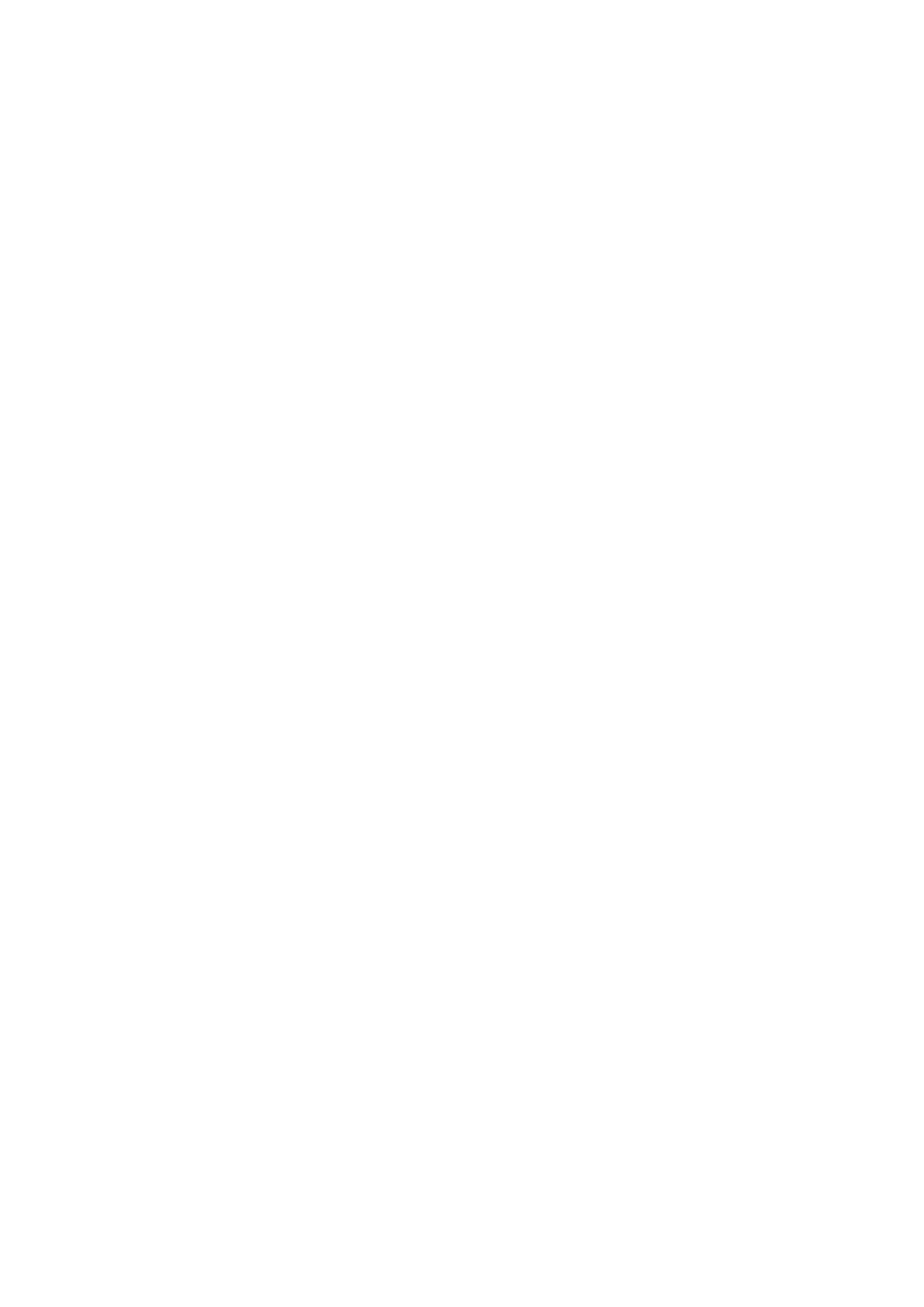

### **Table of Contents**

| 4. "VOICES" VIDEO AND SMALL GROUP DISCUSSIONS WITH BRIEF FEEDBACK 15 |  |
|----------------------------------------------------------------------|--|
|                                                                      |  |
|                                                                      |  |
|                                                                      |  |
|                                                                      |  |
|                                                                      |  |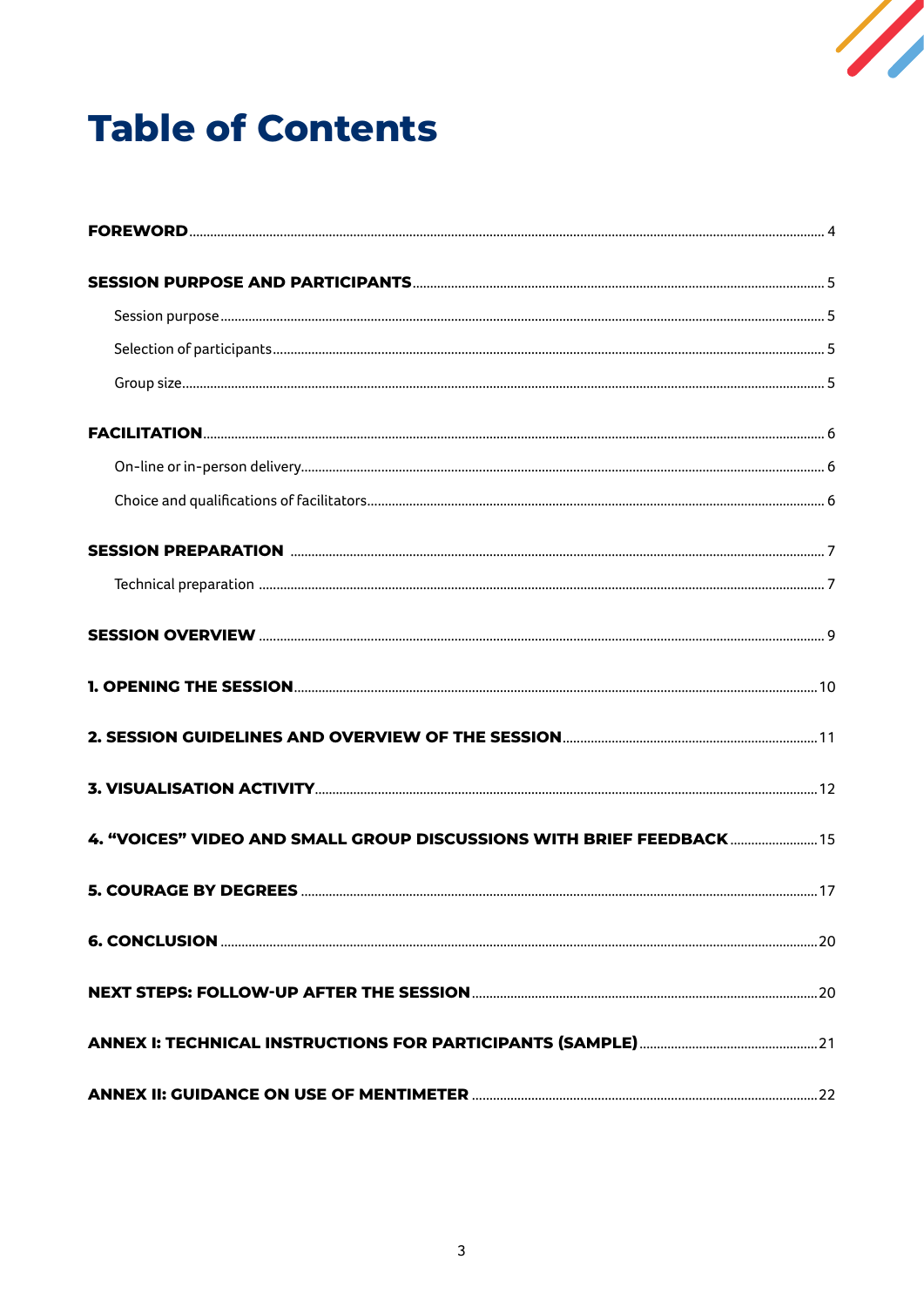### <span id="page-3-0"></span>**Foreword**

We have each had the pleasure to host, in late 2020 and early in 2021, a dedicated *session on values, attitudes and organizational culture in relation to prevention of sexual misconduct (sexual exploitation and abuse and sexual harassment).* We did this in our respective capacities as *former IASC Champion on Protection from Sexual Exploitation and Abuse and Sexual Harassment, and as Chair of the UN System Chief Executives Board for Coordination (CEB) Task Force on Addressing Sexual Harassment within the Organizations of the UN System.*

Hosting these sessions was a special experience for us. It is not often that we participate in a meeting with our peers from across the humanitarian sector and the UN system where participants (including ourselves, as hostparticipants) do not know what to expect, and ahead of which we are told that we do not need to prepare. Instead, we and our fellow participants were provided a safe space and asked to "bring our whole selves" to the session, and be ready to engage openly and honestly; to reflect on our own values, beliefs and unconscious biases and on what we might change within ourselves and within our organizations to eradicate sexual exploitation and abuse and sexual harassment. We felt the session was a meaningful experience and are grateful to our fellow participants for their willingness to engage actively with openness and honesty.

In UNHCR, and in the interagency structures in which we participate, we have turned our personal and organizational commitment into action to eradicate sexual exploitation and abuse and sexual harassment. We have developed policies, action plans, and prevention and response measures. We have dedicated resources to work with and support our teams around the world, including those in very difficult environments, to advance towards our goals. Progress has been made, but much more remains to be done. And one area where we believe we can do more, is in the area of organizational culture.

To this end, we should ask ourselves important, and sometimes difficult questions like, what more can we do to build the open, inclusive, respectful working environments we need, where all members of personnel feel encouraged and empowered to speak up, participate, and raise concerns? As leaders, do our actions, words, and tone fully reflect the values our organizations stand for? Are we conscious of and do we reflect on how our own backgrounds and biases impact us and others? Do we truly see how the interplay between gender and racial inequalities and power dynamics affect our working environments? And, most critically, what do these dynamics mean for the people we strive to protect and assist – acknowledging the continuum between the organizational culture and how we engage with others, especially with the people we serve?

The session we hosted offered an opportunity to start that process of reflection, in a safe space, on such questions. This facilitators' guide, prepared at the request of participants in the CEB Task Force and IASC Principals' sessions, is a tool to help you guide these valuable discussions.

It is our sincere hope that these sessions can serve as one humble action amongst many, towards reaching our common goal of eradicating sexual misconduct from our organizations, working environments and sectors.

#### **Filippo Grandi**

United Nations High Commissioner for Refugees and former IASC Champion on Protection from Sexual Exploitation and Abuse and Sexual Harassment

#### and **Kelly T. Clements**

United Nations Deputy High Commissioner for Refugees and chair of the United Nations System Chief Executives Board (CEB) Task Force on Addressing Sexual Harassment within the Organizations of the UN System

March 2021

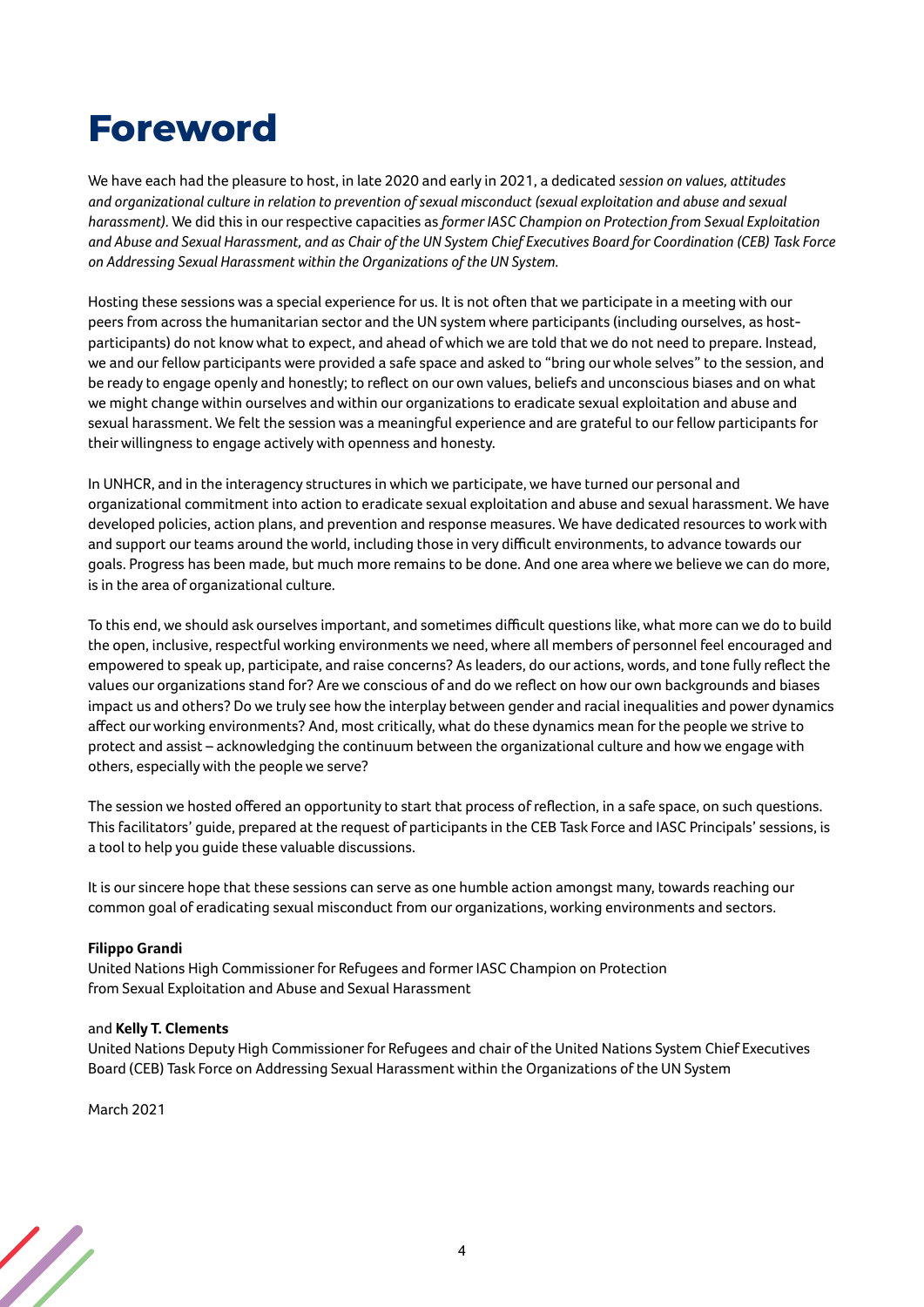

# <span id="page-4-0"></span>**Session purpose and participants**

#### **SESSION PURPOSE**

This two-hour reflective session aims to provide participants with the time to deeply reflect and engage on the issues that lie at the root of sexual misconduct, including underlying issues of power imbalance and gender inequality, and pave the way for commitments and follow up action in the area of organizational culture change, to create workplaces of respect, inclusion and accountability, in which sexual misconduct does not happen (or is dealt with appropriately and swiftly, if it does occur).

This session is not a meeting for which participants can prepare with talking points or through substantive preparation. On the contrary, participants are asked to approach this session with an open mind, to come as themselves and as managers/leaders in their organisation, ready to be truly present and engaged.

The session is intended to offer a meaningful experience for each participant individually, as well as to serve as a catalyst for collective thinking and dialogue on how we can jointly advance the work towards eradicating sexual misconduct from our sectors.

The session may provide ideas and serve as the start of a conversation for further action within individual agencies. It is intended to amplify the singular force of individual reflection and unlock the power of looking inward before acting outward.

#### **SELECTION OF PARTICIPANTS**

The session has been designed for participants with leadership or management responsibilities within their organization and/or in the humanitarian (or development) sector(s). However, with small adjustments, the session could equally be used with participants working in these sectors who do not have management/leadership roles.

Within an organization, the session could first be used with senior managers, who could then be given responsibility for rolling it out internally, with a view to have as many members of personnel as possible participate in sessions. All members of personnel have a role to play in building or strengthening an organizational culture in which there is no place for sexual misconduct.

#### **GROUP SIZE**

In order to allow for meaningful discussions in plenary and in break-out groups, it is advised to keep the group to 25 participants ideally, 30 participants, maximum.

The session includes one activity where participants are asked to hold discussion in small groups. It is recommended to have 3 to to 5 participants in each ZOOM (or TEAMS) break-out group (depending on the plenary group size), ensuring diverse representation in each, to allow for meaningful discussions within the groups.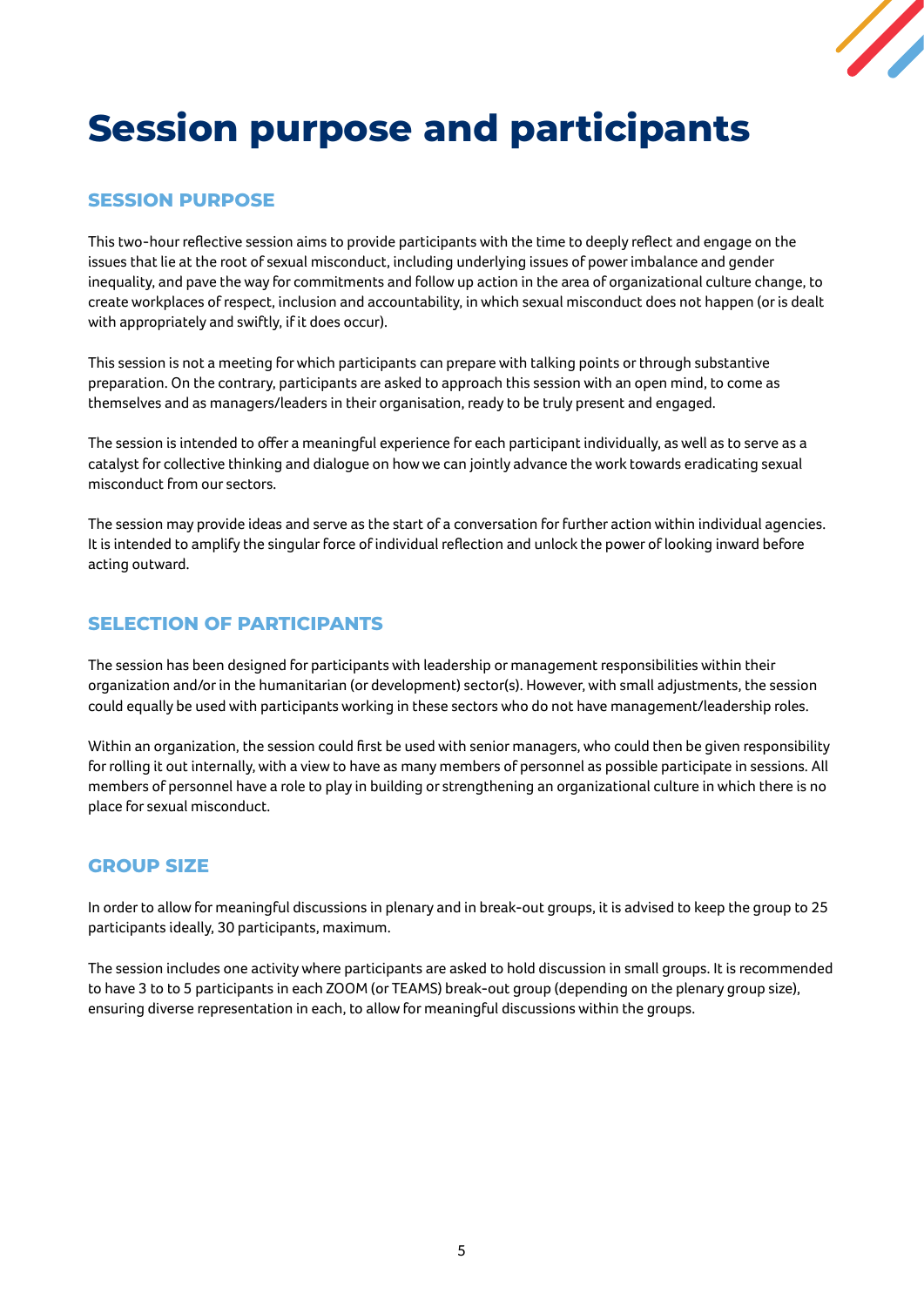# <span id="page-5-0"></span>**Facilitation**

#### **ON-LINE OR IN-PERSON DELIVERY**

This session was initially designed for face-to-face facilitation. However, as in-person meetings have not been possible in the last few months for reason of the COVID-19 pandemic, the methodology and facilitation of this session have been adapted for use in a virtual environment. The session has been delivered virtually, using ZOOM technology (noting that TEAMS may also offer an appropriate technical platform).

The online delivery has been a positive experience: the virtual sessions have been found to offer a safe environment for participants, allowing for meaningful and honest exchange.

If the COVID-19 situation changes and face-to-face delivery is possible again, the session could be delivered in an in-person setting. Experience shows that in person dialogue more easily allows for the building of safe environments that are conducive to honest sharing and reflection amongst participants.

However, to reflect the current situation and to capture the experience with online delivery, this facilitators guide covers online delivery of the session. Delivering the session face-to-face would require some adaptations in methodology for some of the activities as described in this guide.

#### **CHOICE AND QUALIFICATIONS OF FACILITATORS**

It is strongly recommended to have the session facilitated by two facilitators. In addition to complementing each other, this will allow the facilitator who is not leading the facilitation of a specific exercise to keep an eye on the chat in the virtual environment and on raised virtual hands; so as to ensure all participants get an opportunity to speak and contribute actively to the conversation/discussion. The facilitator who is not the lead facilitator for a specific activity can also keep time.

The subject matter and methodology of the session require facilitators with strong experience in facilitating "difficult conversations" and in experiential learning, including in building and supporting a safe learning environment for participants. Facilitators must be equipped to handle situations where a participant may express resistance to, or hesitation about the methodology and activities used in the session, or instances where participants may disagree strongly. Equally, facilitators need to be equipped to handle reactions of participants who may be distressed or triggered as a result of certain activities or discussions.

In terms of substantive knowledge, it would be appropriate to select facilitators who have knowledge of and experience in one or more of the following areas: diversity and inclusion, prevention of sexual misconduct, abuse of power or authority, gender inequality.

In order to create an environment in which all participants feel welcome and included, it is strongly recommended to keep diversity considerations in mind when selecting the pair of facilitators.

In addition to the facilitators, it may be useful to have a notetaker join the session, to prepare a high-level note of the session. The role of the notetaker should be explained to the participants: the notetaker should not quote or attribute individual contributions, respecting the safe space and confidentiality of the session. The note taker is present in the plenary sessions only and does not participate in any of the activities. Note also that the presence of observers is not encouraged.

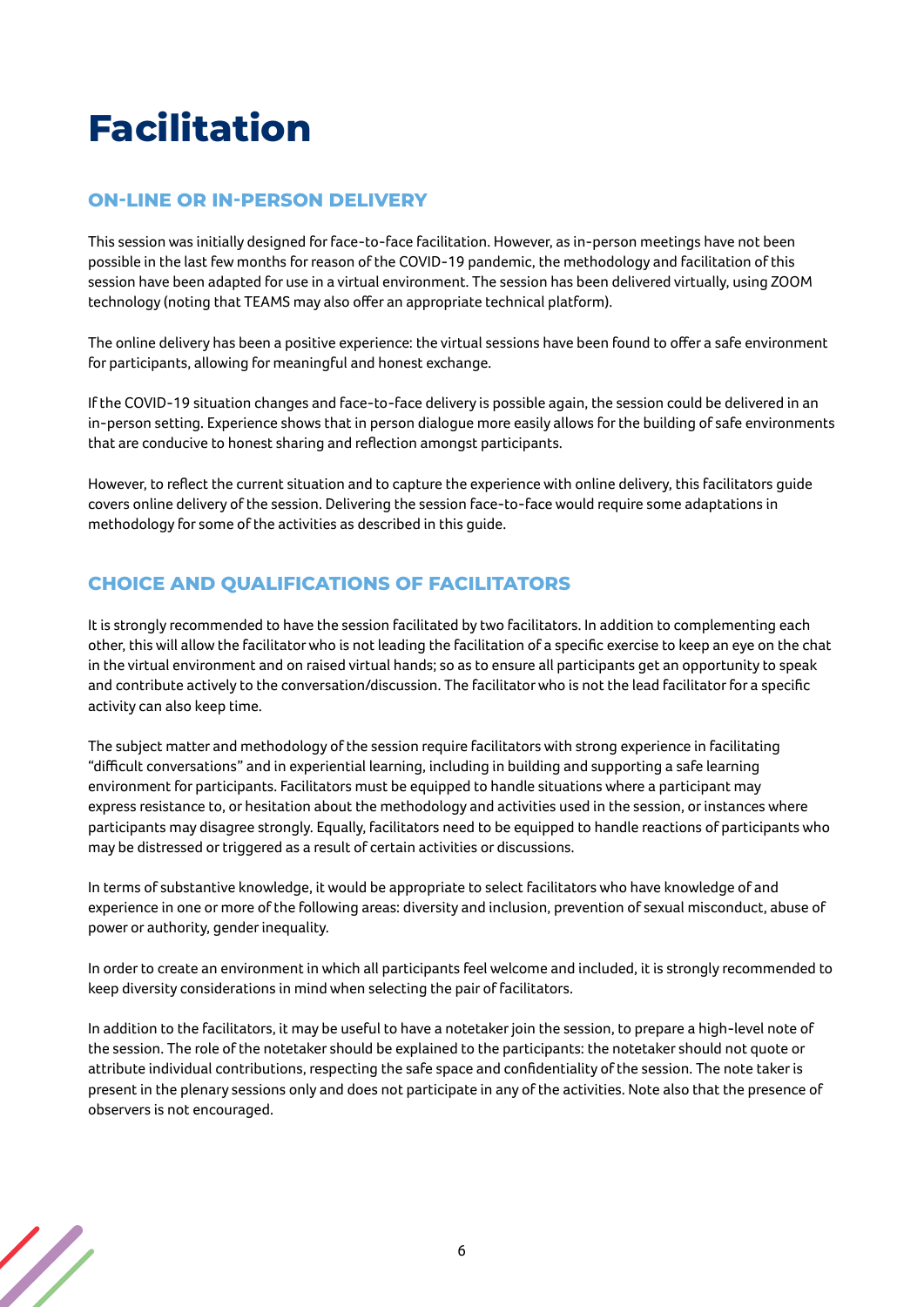

# <span id="page-6-0"></span>**Session preparation**

**This guide is intended for use by facilitators only; it should not be shared with session participants.**

#### **TECHNICAL PREPARATION**

#### **Online platform (in case of online delivery):**

Past sessions have been organized using ZOOM as the preferred online platform. ZOOM allows for a large gallery view, meaning that a large number of participants is visible to facilitators and fellow participants on one screen. The use of a ZOOM meeting ID and pass code should make it possible to ensure that no uninvited persons join the session. Technical guidance and log-in details should be shared ahead of the session with all participants (see Annex I for sample technical guidance for participants).

TEAMS may also serve as an appropriate technical platform, using the Teams breakout room function and the gallery view option for plenary sessions.

#### **Use of Mentimenter**

Mentimeter ([www.mentimeter.com](http://www.mentimeter.com/)) has been used to facilitate one specific exercise (*Courage by degrees,* see page 16). In this exercise, the free-of-charge<sup>1</sup> Mentimeter platform allows participants to vote on a sliding scale to rate how they feel about something by degrees from 1 to 5. The tool allows the facilitators to share the results of this voting exercise on screen in real-time as participants vote, allowing for the opportunity to immediately begin discussions on the results. See annex 2 for technical guidance on the use of Mentimeter.

#### **Substantive preparation**

It is recommended that the facilitators familiarize themselves with key policies and practices related to the prevention of and response to sexual misconduct within the organization (including, for example: reporting mechanisms, number of SEA and SH cases reported and followed up, guidance on applying victim-centred approach, information on speak-up culture and retaliation, etc.). In addition, it is recommended that the facilitators are familiar with or seek information/speak with members of personnel on the organizational culture, including the organization's standards of ethics and conduct, values and ethical principles.

A senior manager acts as host for this dialogue. (See also "Opening the session", page x), and while he or she opens and closes the dialogue, and should understand the flow of the session as a result of preparatory discussions with facilitators, they should not know the details of each activity, so that they can also engage actively as a participant.

When the session was delivered to a mixed, interagency group of senior leaders, the facilitators held confidential one-on-one 30-minute preparatory conversations with most of the participants. These conversations explained the nature of the session (without describing specific activities) and allowed to make a start with reflecting on participants' experiences, views and their role and engagement in strengthening an organizational culture

<sup>&</sup>lt;sup>1</sup> If entities intend to use Mentimeter more than once, then they will need to take out a subscription.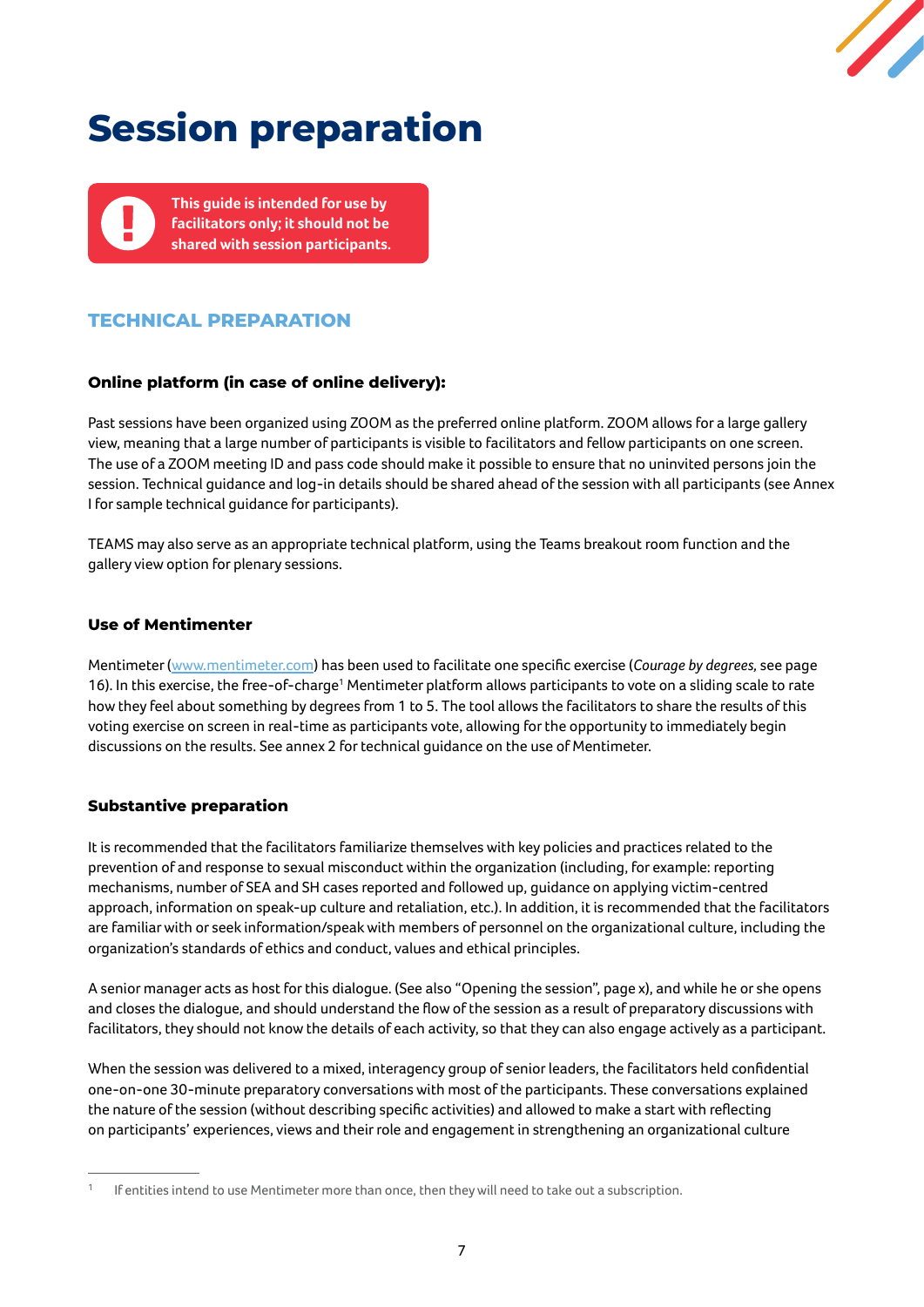in which there is no place for sexual misconduct. These preparatory conversations helped the participants to feel comfortable with the experiential nature of the session, and confirmed to them that there was no need for substantive preparation for the session; they just needed to commit to fully participate as themselves and engage openly and honestly with the exercises and discussions.

The confidential preparatory one-on-one conversations also allowed the facilitators to get to know the individual participants and supported them in having a clear impression, ahead of the session, of participants' level of interest, comfort and engagement with issues of organizational culture and prevention of sexual misconduct. It also allowed them to gauge where certain sensitive topics might be a source of discomfort for individual participants and aided them in navigating those areas during the session appropriately and with sensitivity.

When the session is delivered to groups of participants from within the same organization, confidential preparatory one-on-one conversations with participants may not always be necessary or may not be feasible (in light of the heavy time investment needed).

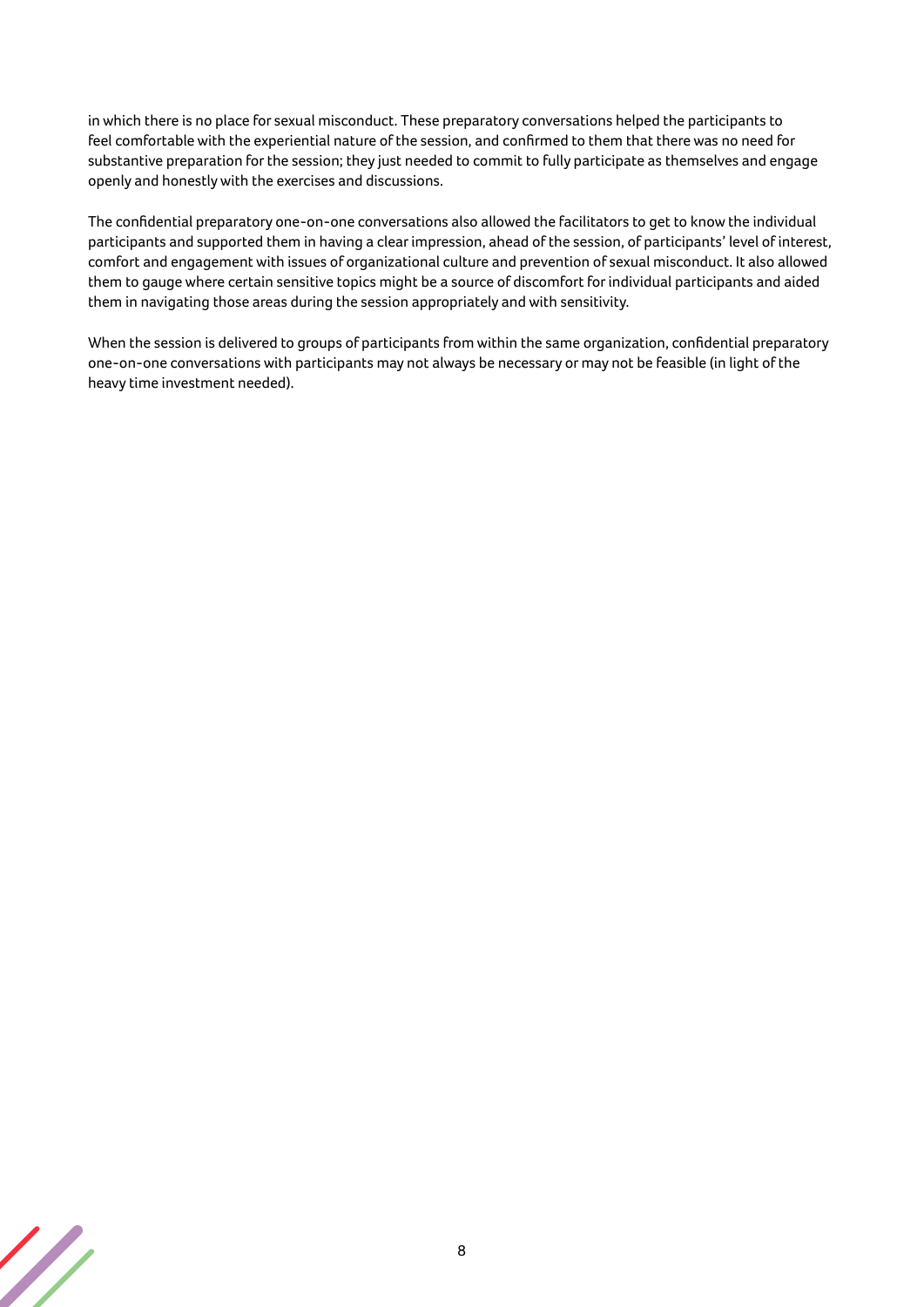

# <span id="page-8-0"></span>**Session Overview**

#### ( **2 HOURS**)

#### **1. OPENING THE SESSION**

Senior manager sets scene and objectives; introduces the facilitators and shares a personal reflection/story (<sup>2</sup> 15 MINS)

#### **2. SESSION GUIDELINES**

Facilitators provide overview of the session (<sup> $\odot$ </sup> 5 MINS)

#### **3. VISUALISATION ACTIVITY**

Activity to tap into and reveal unconscious biases, followed by plenary with debrief (<sup>25 MINS</sup>)

#### **4. VOICES VIDEO ( 5 MINS) AND SMALL GROUP DISCUSSION ( 30 MINS)**

Video ( **5 MINS**) discussion in small break-out groups ( **15 MINS**) and brief feedback from 3-5 people (<sup> $\odot$ </sup> 10 MINS) to explore how they feel about the video and what survivors would expect of them as leaders

#### **5. COURAGE BY DEGREES**

Interactive exercise using statements to explore what levels of courage are required to act (<sup>20</sup> 30 MINS)

Discussion on how differences in perspective, rank, and privilege influence the courage required to act and how leaders can use their power to support others to act

#### **6. CONCLUSION / WRAP-UP (** $\odot$  **10 MINS) -**

Senior manager makes concluding remarks, presents summary and call to action around how participants will use their power and privilege to bring about change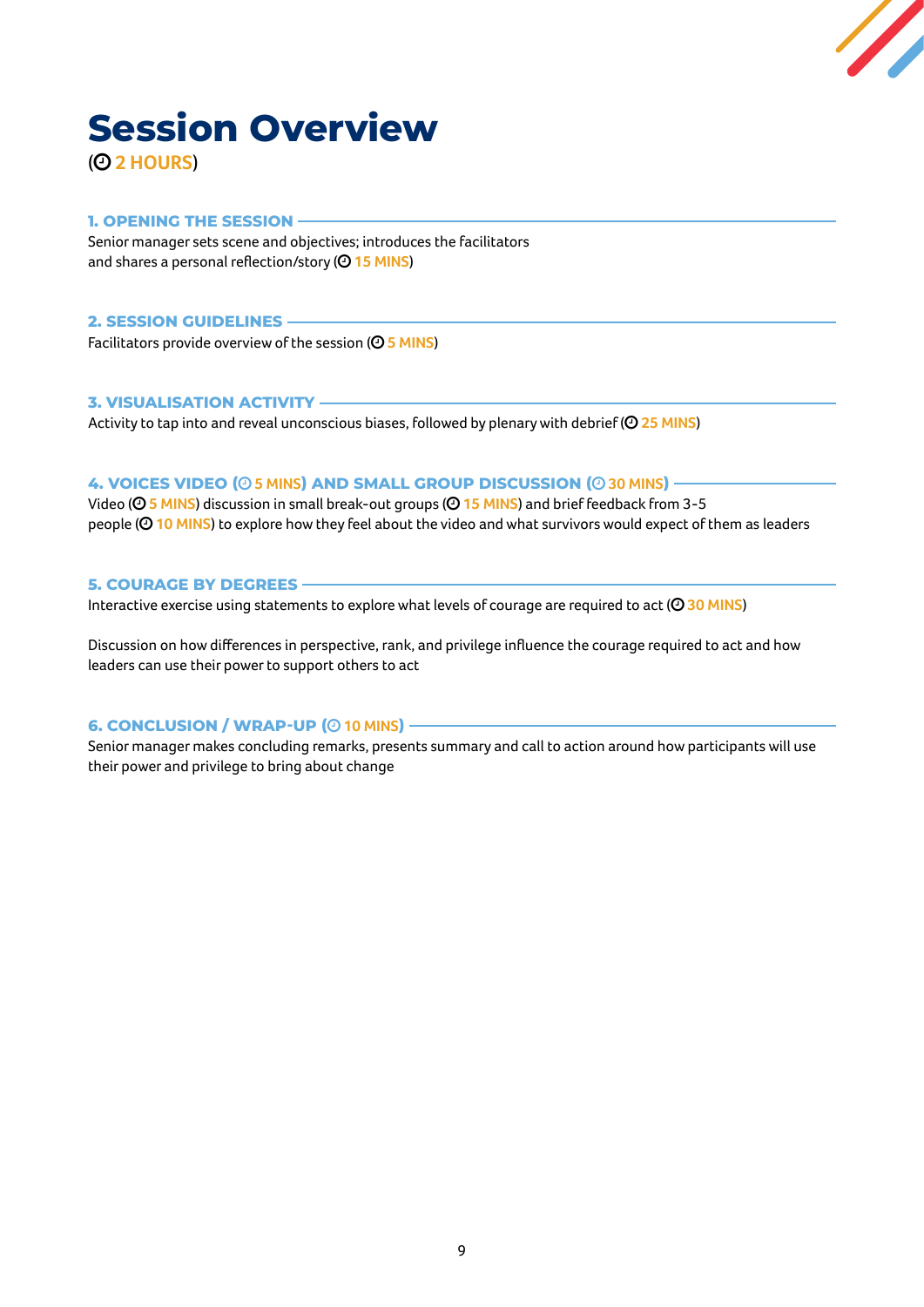### <span id="page-9-0"></span>**1. Opening the session** ( **15 MINS**)

#### **OBJECTIVES:**

- Setting the scene
- Creating an atmosphere of trust and open dialogue

#### **KEY MESSAGES:**

- Preventing sexual misconduct (sexual exploitation and abuse and sexual harassment) is a priority for our organization
- Sexual misconduct lies in deeply rooted power imbalances and gender inequalities, which indeed are also very present in our organizations and in the environments and contexts in which we work.
- Our organizational culture plays a large role in whether we, as on organization, succeed in preventing, surfacing, and responding effectively to sexual misconduct
- You, as leaders/managers have a particularly important role to play in building an open and respectful organizational culture in which sexual misconduct does not happen and all personnel feel empowered to speak out and take action if something does happen
- (Any other organization-specific key messages)

#### **METHODOLOGY:**

Invite a senior manager in your organization to share some reflections, on why it is important for your organization to reflect on organizational culture, and your own roles in creating or reinforcing an open, respectful organizational culture, in which sexual misconduct does not happen (or, if/when an incident does happen, it is effectively addressed, with full respect for the victims).

If the senior manager is comfortable to do so, she/he may wish to share some personal reflections on an experience of having been affected by or having dealt with a situation in which others were affected by sexual misconduct.

The senior manager who opens the session should also introduce the facilitators, and the notetaker (if it is decided to produce a high level note).

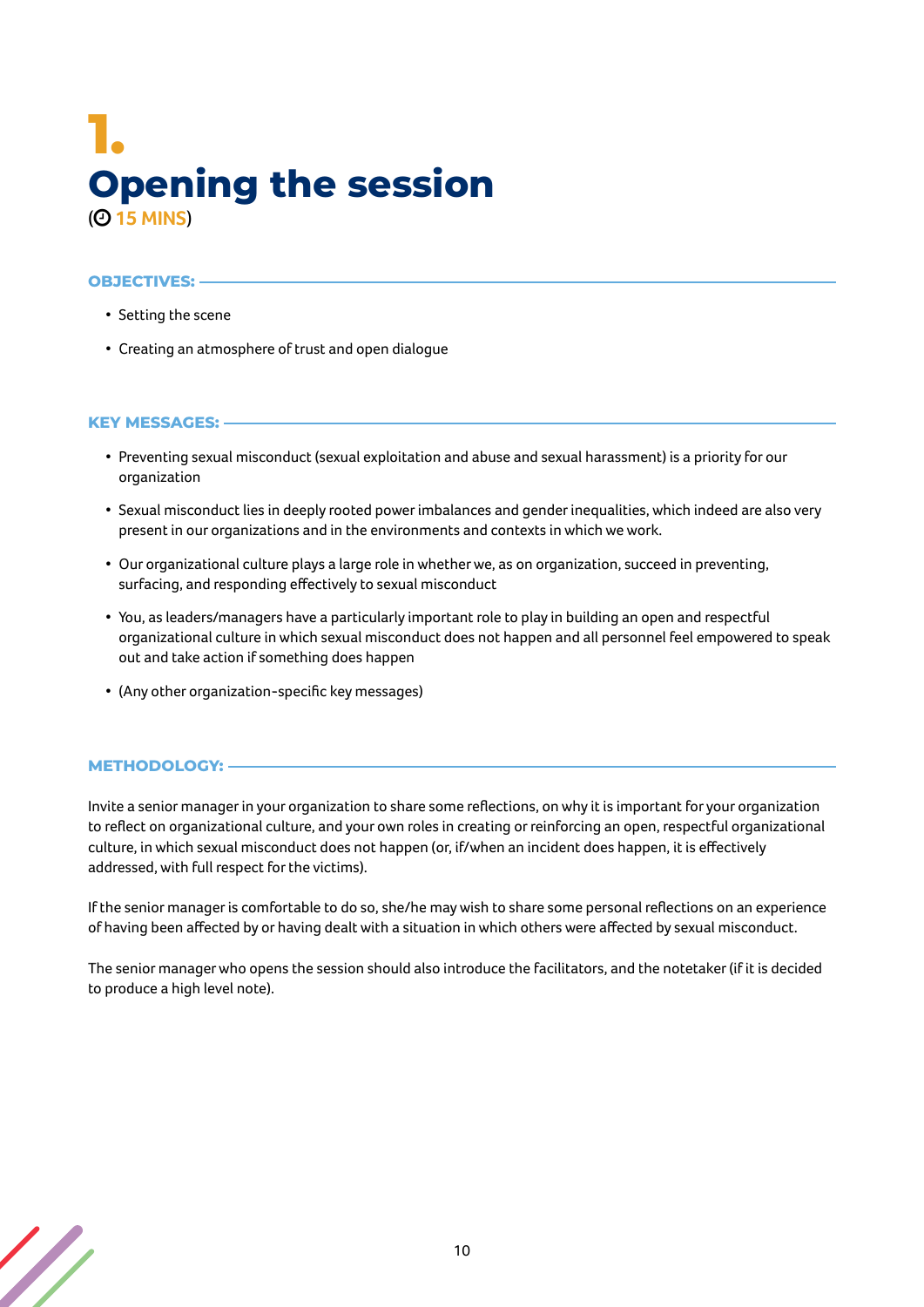![](_page_10_Figure_0.jpeg)

### <span id="page-10-0"></span>**2. Session guidelines** ( **5 MINS**)

#### **OBJECTIVES:**

- Introducing the session by providing an overview of activities
- Establishing ground rules, in particular: **confidentiality/Chatham House Rules**

#### **KEY MESSAGES:**

- Do not be afraid of some discomfort; seek honest self-reflection
- Listen carefully, while suspending your judgement, be curious
- Respect the "safe space" do not quote/attribute what others share in the session outside the session
- Be prepared to challenge yourself and others
- Be willing to accept lack of closure on complex discussions in this time frame
- For virtual sessions, encourage participants to have their cameras on throughout.

#### **METHODOLOGY:**

- For the participants to understand the flow of the session, the facilitators can provide the following session overview (either showing the overview on a slide (slide 1 below), or just verbally introducing the activities that jointly make up the session)
- In order to create a curious and positive atmosphere, encourage active and honest engagement and participation, and ensure a safe and confidential environment, the facilitators introduce ground rules for the session (slide 2 below). Facilitators should also invite participants to add and use the chat for comments and observations.

#### **OVERVIEW OF 2 HOUR SESSION**

- Welcome
- Overview of the session and guidelines
- Visualisation activity
- Video and discussion
- What courage does it take to bring about charge?
- Conclusion Power and privilege in transformative action

#### **GROUND RULES**

- Turn judgement into curiosity
- Turn disagreement into shared exploration
- Turn defensiveness into self reflection
- Turn assumptions into questions

#### **STOP – PAUSE – REFLECT – ACT**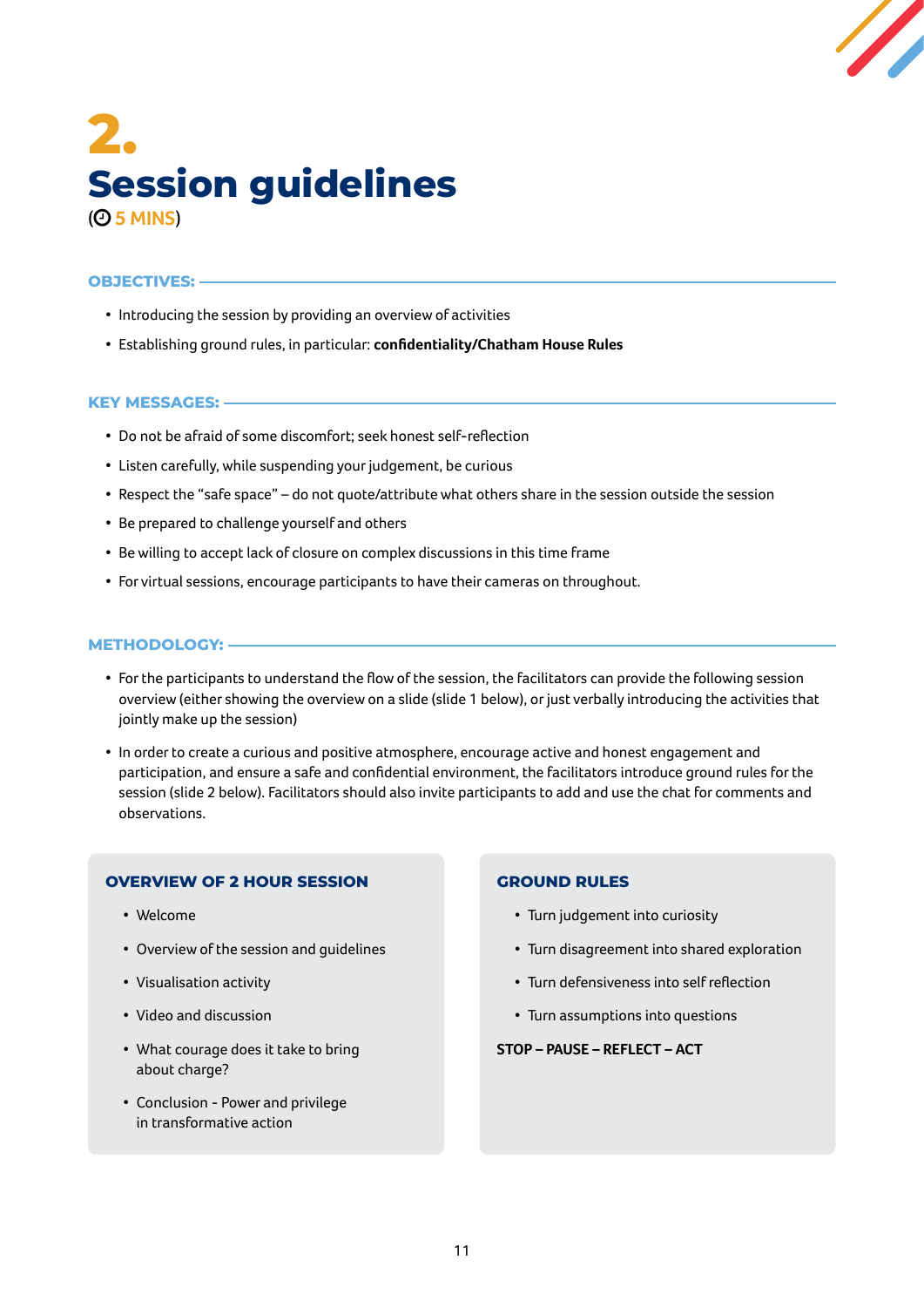### <span id="page-11-0"></span>**3. Visualisation activity** ( **25 MINS**)

#### **OBJECTIVES:**

• To recognize that everyone has their own unconscious biases operating in the background that influence how they see the world and people around them, and their behaviours and attitudes.

#### **KEY MESSAGES:**

- Remind participants that all of us have unconscious biases and that these biases have an impact on our expectations of others, our attitudes, actions and behaviours.
- Biases are the product of our background and our experiences in life, and it is important to be aware of them and how they impact us and others.
- We each need to work proactively to challenge our biases and ensure they do not cause us to act in discriminatory ways.

#### **METHODOLOGY:**

Facilitator uses storytelling and guided visualization to help participants uncover and explore some of their unconscious biases. The facilitator walks participants through an eyes-closed visualization without any hints of gender, race, sexual orientation, age, disability, visible signs of religion, or other identity markers and has the participants visualize what and who they see in their mind as they proceed through the story. (Introduction to exercise – **2 MINS**)

Then the facilitator asks the group to open their eyes, and asks them what and who they saw. Allow the conversation to flow and participants to fully develop what they visualized without directing them.

After a few minutes, the facilitator can start to ask more specifically about the gender, race, age, disability, sexual orientation etc. of the persons they visualized. This serves the purpose of helping each participant realize that that are operating with certain preconceived notions about people and their roles and capacities.

#### **TIPS FOR THE FACILITATORS:**

- Speak clearly and slowly
- If delivered in-person change your place, walk around the room
- If you are doing this virtually and asking participants to close their eyes, you can suggest that for the visualization only they may wish to turn off their cameras
- You may play calm music softly in the background, during the visualization if you like
- The second facilitator should keep time and keep an eye on the chat (and draw the main facilitator's attention to interesting observations/comments raised in the chat). The second facilitator can also help ensure that all participants interested in contributing get the opportunity to speak.

Facilitators start the exercise without giving an indication of process or purpose of the exercise. You can adjust the story as you wish but never provide clues as to specific characteristics of the people encountered.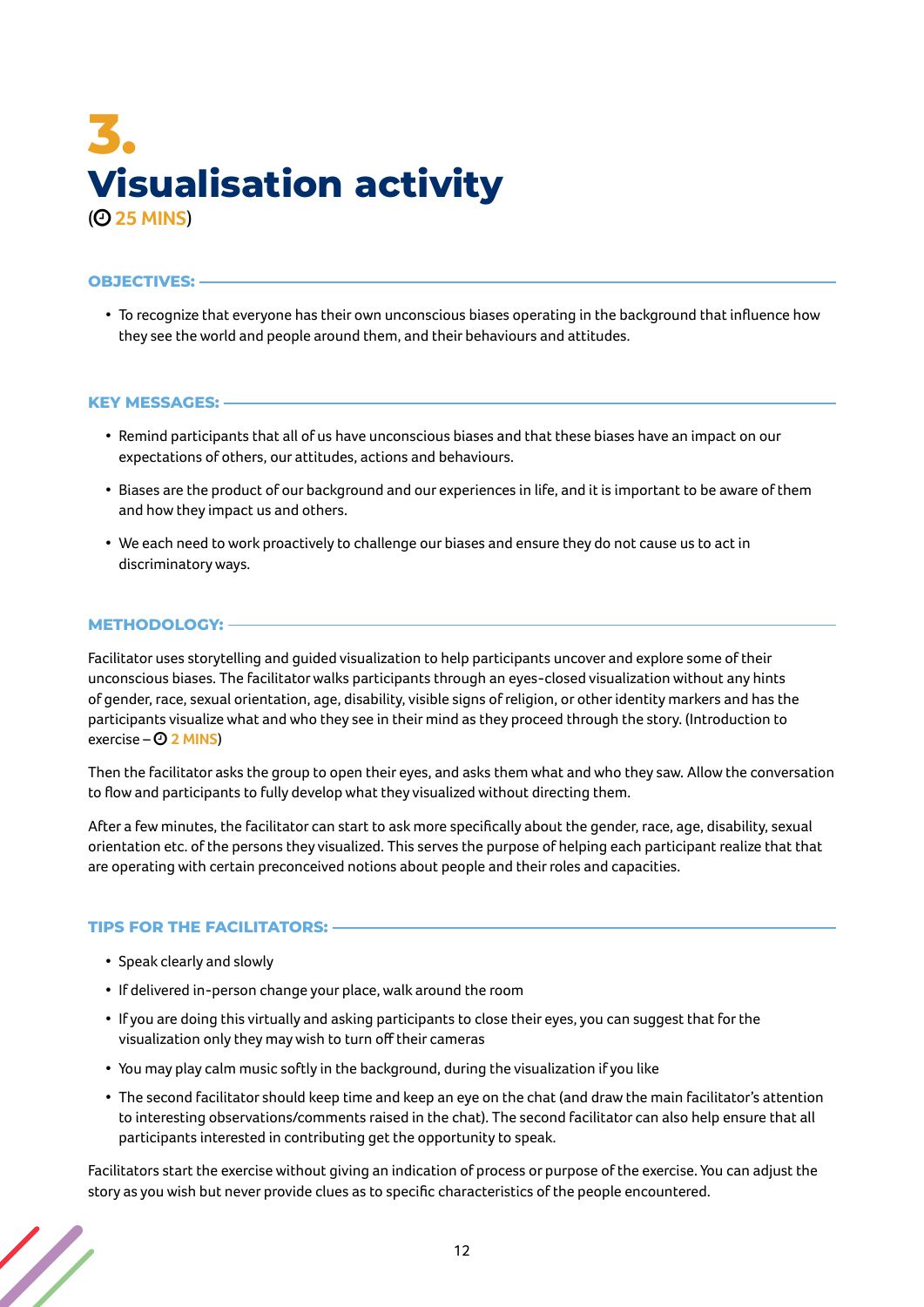#### **INSTRUCTIONS TO PARTICIPANTS AND READING OF VISUALIZATION SCENARIO:**  ( **8 MINS**)

I know your work lives are always incredibly busy, but this exercise offers a chance, for just a few moments, to put down your phones, and relax. I would like to ask you to please close your eyes, feel your back against the chair, and your feet on the floor. And take a few deep breaths, in and out and in and out.

#### *Please close your eyes and take a deep breath.*

*I would like you to imagine that it is a workday morning. You just finished your breakfast and your first meeting of the day is with the CEO of a large company that has expressed an interest in supporting your organization. You will meet with the CEO, explain about your organization's work and how your organization works with the private sector, and start exploring ways of working together in the future. This is important to you and you are very focused on making this meeting succeed!* 

*The weather is nice, bright and sunny, and you decide to walk to your appointment; the company's office is not very far from your place, and if you take the car it will probably take longer, as there are huge traffic jams during the morning rush hour.* 

*You close the door behind you, and start walking down the street, towards your appointment. You pass the local bakery shop where you always buy your bread, the smell of the freshly baked bread wafts towards you. You notice the owner. You wave, and you note that their spouse is engaged in some type of work inside. You wait at the traffic light and when the light turns green you cross the street at the pedestrian crossing. Just to the right of you, in a side street, you see some people gathered – you stretch your neck to see what's happening; it appears a police officer is reprimanding someone; it looks like the person is resisting being arrested. People are standing still and are watching what is going on. You hurry along as you do not want to be late, and a few minutes later you arrive at the company's building where you have your scheduled appointment with the CEO. It is a tall shiny new building. Someone is sitting just by the entrance and calls out to you for some change to get something to eat. You ignore the person, and focus on your upcoming meeting; you remember to put on your mask and hurry inside the building. On your left side after the entrance is a desk with security personnel. They check your identification and let you enter the foyer of the building; they direct you towards the elevator and tell you to get off at the eighth floor. You take a squirt of hand-sanitizer from the security desk and walk over to the elevator bank and wait for the elevator to arrive. The doors open, a maintenance worker pushing a cart with cleaning supplies steps out, and you step to the side to*  let the maintenance worker pass. You enter and just when you push the button for the eighth floor, you are joined *by a maintenance worker. You move closer to the side, to make some space as the maintenance worker has a cart with cleaning supplies. You reach the eighth floor, and get off. At the end of the corridor, you are greeted by the CEO's assistant, who confirms your appointment and shows you to the office where your meeting will take place. The assistant asks if you want a coffee; you gladly accept the offer; you want your coffee black - no milk, no sugar. The door closes and you sit on the couch. Then the CEO enters; you get up to introduce yourself.* 

*Open your eyes. Let's explore what you witnessed; the places and the people you saw on your journey. There are no right or wrong answers for this visualization; we see what we see, and that is okay!* 

*Remember waving at the bakery owner? What did they look like? What about their spouse?* 

*Who did you see next?*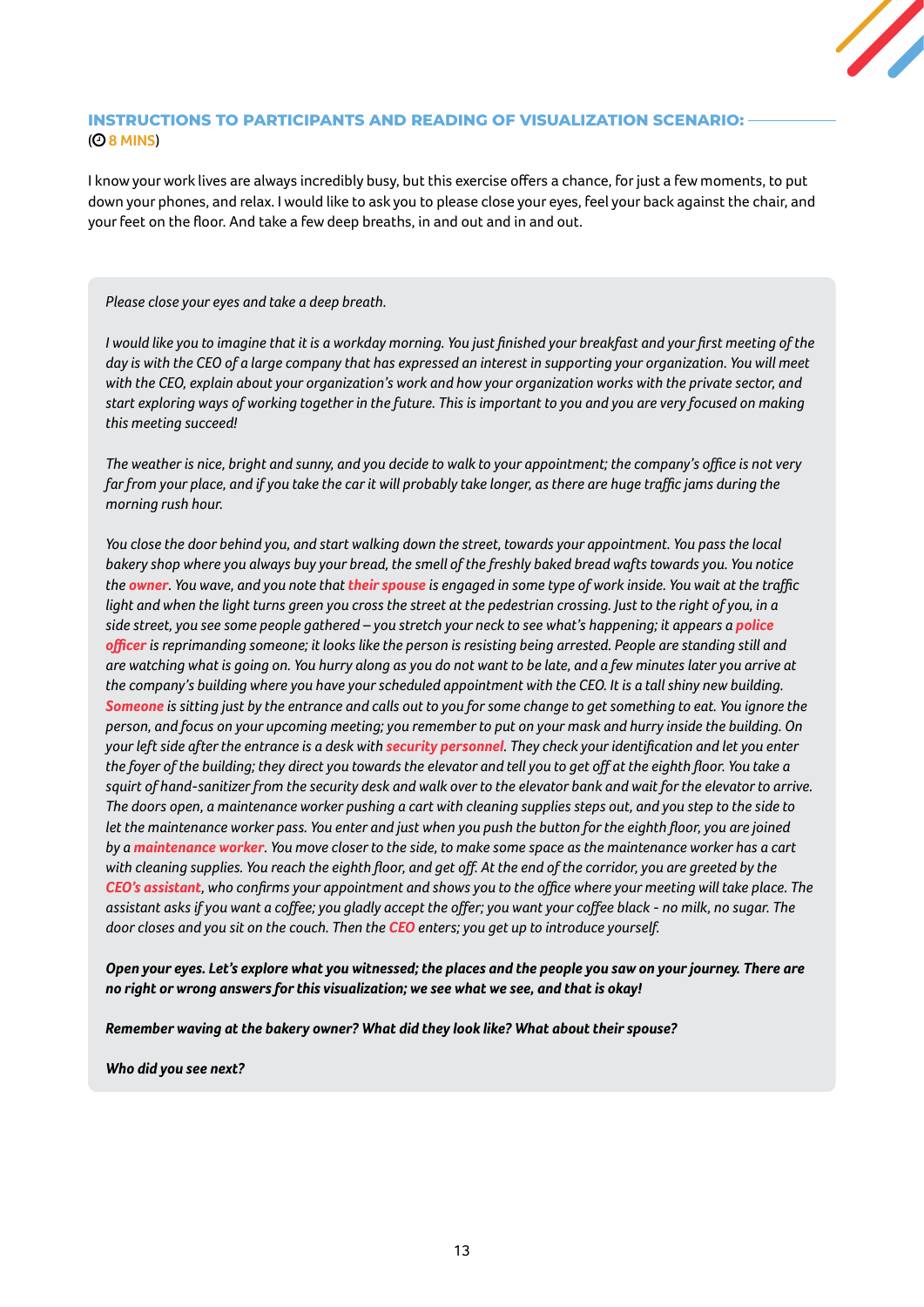#### **DEBRIEFING:**  ( **15 MINS**)

Ask participants to turn their cameras back on if they had them off during the visualisation. Ask the participants who the first person was they saw (the baker). Ask someone to describe this person. Indicate that there are no wrong answers; you see who you see and that is fine! Ask someone else to describe what their baker looked like.

Explore each person encountered—give this time to allow participants to describe and develop key elements of the identities of the persons they visualized. As the discussion moves on (a few minutes into the debriefing), ask about gender; or note, if the participant describes someone as a man (or woman) that the gender was not mentioned in the story. Why does the participant think they saw the baker/police officer (etc.) as a man (or a woman)? Ask participants about other characteristics, such as skin colour, (dis)ability, etc.

Explain how our own backgrounds and experiences shape how we saw each person in the story. We were not given any specific clues as to what they might look like, but created images, based on our own expectations of who each person would be.

Also reflect on diversities not visualised by the participants e.g. disabilities, wearing of a headscarf, age, etc. And consider diversities which one may not always see (such as sexual orientation). Consider the characteristics of the persons in positions of authority? What characteristics did you see and which ones did you not see? (e.g. diverse groups other than your own).

It is important not to ask why or make any judgment or blame anyone for what they visualized. This is simply an ice breaker which allows the facilitator to ask relevant questions regarding biases, stereotypes and resultant behaviour in forthcoming exercises and to make a start with having participants reflect on where they come from, how their experiences in life have influenced who they are and what they expect to see in the world around them, and in the people around them, their values, norms and behaviours.

We all have biases and it is useful to remind ourselves of this often, and to find ways in the work that we do to have checks and balances that ensure our biases do not adversely impact our decisions or our interactions with others.

To connect this activity with the broader theme of the session, reflect with the participants on how our biases might impact on our work to prevent and respond to sexual misconduct. How might our biases impact on this work, and in particular our views on victims/survivors of sexual exploitation and abuse and sexual harassment, as well as perpetrators? Do we have any pre-conceived views on victims/survivors? Or do our biases affect our views on perpetrators, shaping who we perceive as more likely to perpetrate misconduct and perhaps making it hard for us to believe, for example, if there are allegations against someone we know and like? How might our own lived experiences also influence our response to cases we become aware of?

Close the session by asking participants to reflect on what they will do to manage the unconscious biases they have become more aware of and how they will maintain their commitment to this.

![](_page_13_Picture_9.jpeg)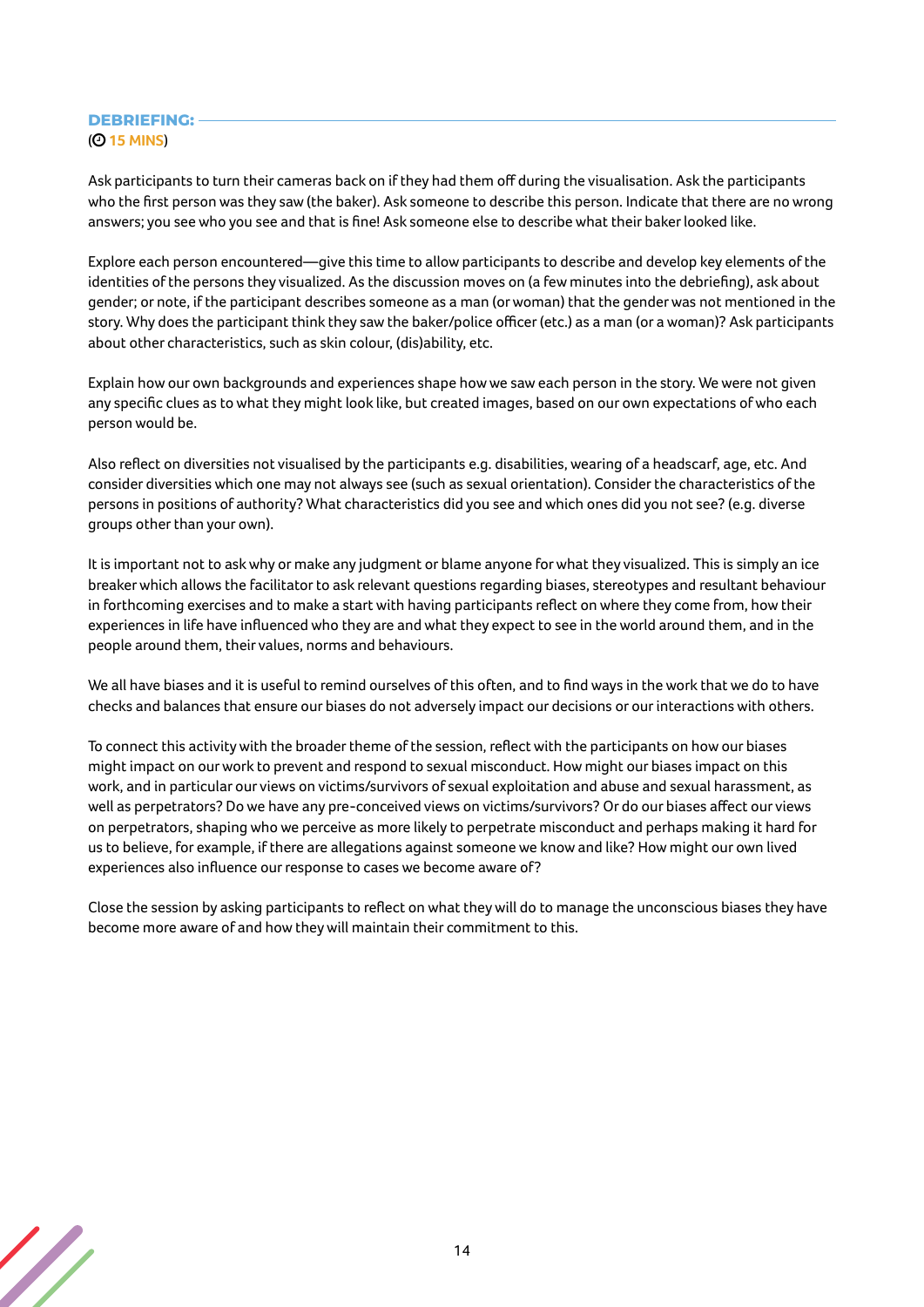![](_page_14_Picture_0.jpeg)

۱

### <span id="page-14-0"></span>**4. "Voices" video** (O 5 MINS) **and Small Group Discussions (O 15 MINS) with Brief Feedback** (O 25 MINS)

#### **OBJECTIVES:**

- To shift the focus to sexual misconduct, both SEA and SH.
- To allow participants to think of the many different environments and situations in which sexual misconduct can occur.
- To allow participants to listen to different experiences of victims and thereby put themselves in the shoes of the victims.
- To allow participants to reflect on the devastating impact sexual misconduct can have on victims.

#### **KEY MESSAGES:**

• All our efforts to eradicate sexual misconduct from the humanitarian and development sectors are, in the end, about protecting people. That is why we need to put victims first (and apply a victim-centred approach).

#### **METHODOLOGY:**

- The "Voices" video is available [here.](https://youtu.be/E9isAzlD9Rg)
- The facilitator should flag here that the video contains testimonies of sexual exploitation and abuse and of sexual harassment. Contents of the video may be triggering or sensitive to some.
- Facilitators should indicate where, in the organization, support is available to participants.
- The "Voices" video (4 minutes and 11 seconds) has 5 voices that each share an experience of sexual misconduct (either sexual exploitation and abuse or sexual harassment). The video does not show the persons but has abstract animations. The five testimonies are based on real situations, affecting either humanitarian workers (sexual harassment) or beneficiaries (sexual exploitation and abuse).
- Facilitators should turn off their camera, so as to make sure their image is not visible on screen during the screening of the video.
- Explain that participants will be asked to reflect on two questions in small groups for 15 minutes. These questions are: (1) How are you feeling following the video, and (2) what would survivors expect of you as a leader?
- Explain that the participants will automatically be sent into pre-determined small ZOOM/TEAMS breakout groups of four/five persons (or, in a face-to-face setting, will be divided in small groups for tabletop discussions). After 15 minutes, everyone will be automatically returned to the plenary ZOOM/TEAMS meeting.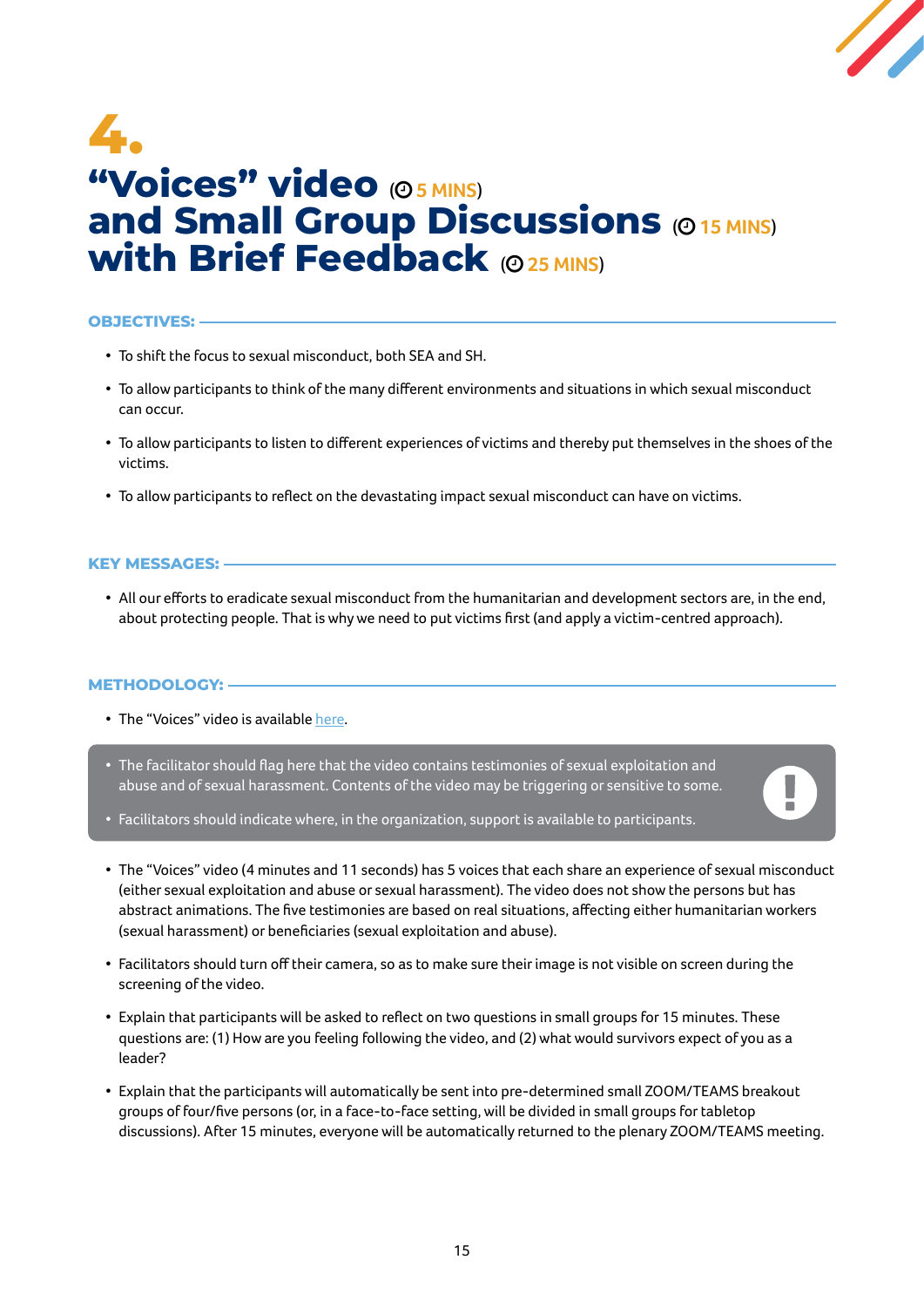- Once everyone is back in the plenary room, remind participants to keep/put their cameras [back] on.
- Seek brief feedback from 3 5 people on the discussions they had in their small groups (10 mins), potentially asking how the video made them feel so as to ensure a grounded rather than abstract discussion. Invite participants to also use the chat function for sharing their feelings about the video and thoughts about the discussion.
- The facilitator who is not leading the debriefing should keep an eye on the chat and make sure that people seeking the floor are given a chance to speak.

#### **TECHNICAL GUIDANCE:**

- Make sure to test the use of the video in ZOOM/TEAMS before the actual session. Pay particular attention to the sound; make sure the sound is functioning properly.
- Ask all participants to turn off their cameras during the video. The facilitators should also turn off their cameras (to avoid being visible in the corner of the screen during the video and thereby distracting the participants from the video).
- Prepare for use of ZOOM/TEAMS breakout rooms.
- Pre-assign participants to the break-out groups with consideration to diversity and anything else known about the relationships/personalities that will lend itself to a good mix in the small groups.

![](_page_15_Picture_8.jpeg)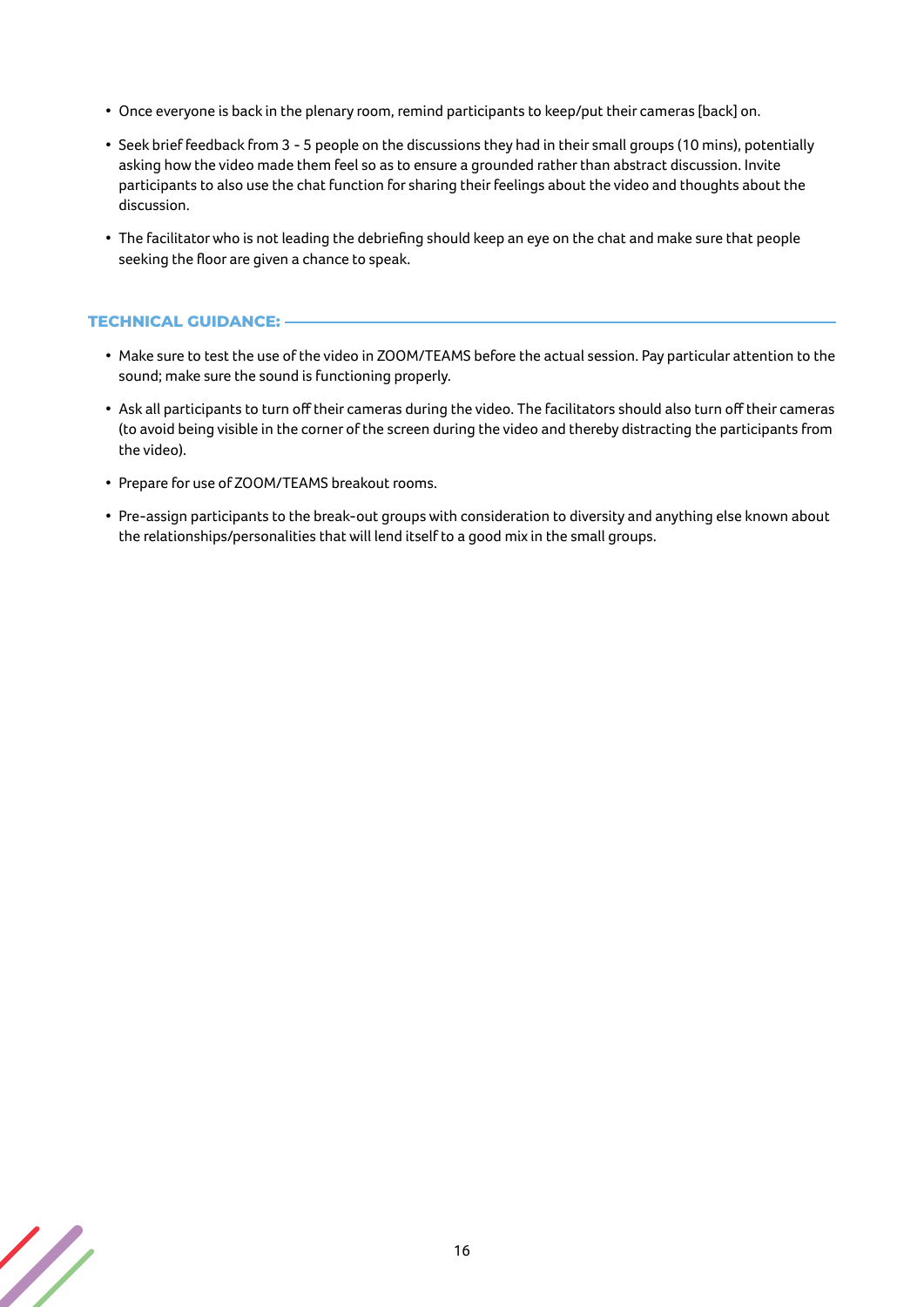![](_page_16_Picture_0.jpeg)

### <span id="page-16-0"></span>**5. Courage by degrees** ( **30 MINS**)

#### **OBJECTIVES:**

- To identify actions that everyone (as member of personnel of a humanitarian/development organization, or specifically as manager/leader) can take to contribute to:
	- a) the prevention of, mitigation of and response to sexism, discrimination or, in particular to sexual misconduct by fellow workers
	- b) the strengthening of equal and healthy relationships in the workplace.
- To reflect on how much courage it takes to act, and on how we can contribute to a working environment in which it is easier for others and ourselves to act.
- To reflect on different kinds of courage; there is the courage it requires to work in war or disaster situations, in duty stations which may be dangerous and isolated. Many in the UN or in the humanitarian sector display this kind of courage. But there is also a different kind of courage: moral courage, courage to speak up, courage to question behaviour of others, irrespective of their position or power. This exercise allows for reflection on what it takes to display that kind of courage.

#### **KEY MESSAGES:**

- Speaking up and taking action to prevent or respond to sexual misconduct, discrimination, sexism or other transgressions often takes courage.
- Many factors impact how much courage it takes to speak up or act (including, for example, contractual status, seniority, fear of retaliation, past experiences, etc.).
- At first sight, certain actions may appear easy to take, but, upon reflection, participants often realize that speaking up is not always easy.
- We can take steps to make it easier for others in our organizations to find the courage to act, including by using our authority appropriately, setting the right example and by contributing to open, inclusive and respectful working environments.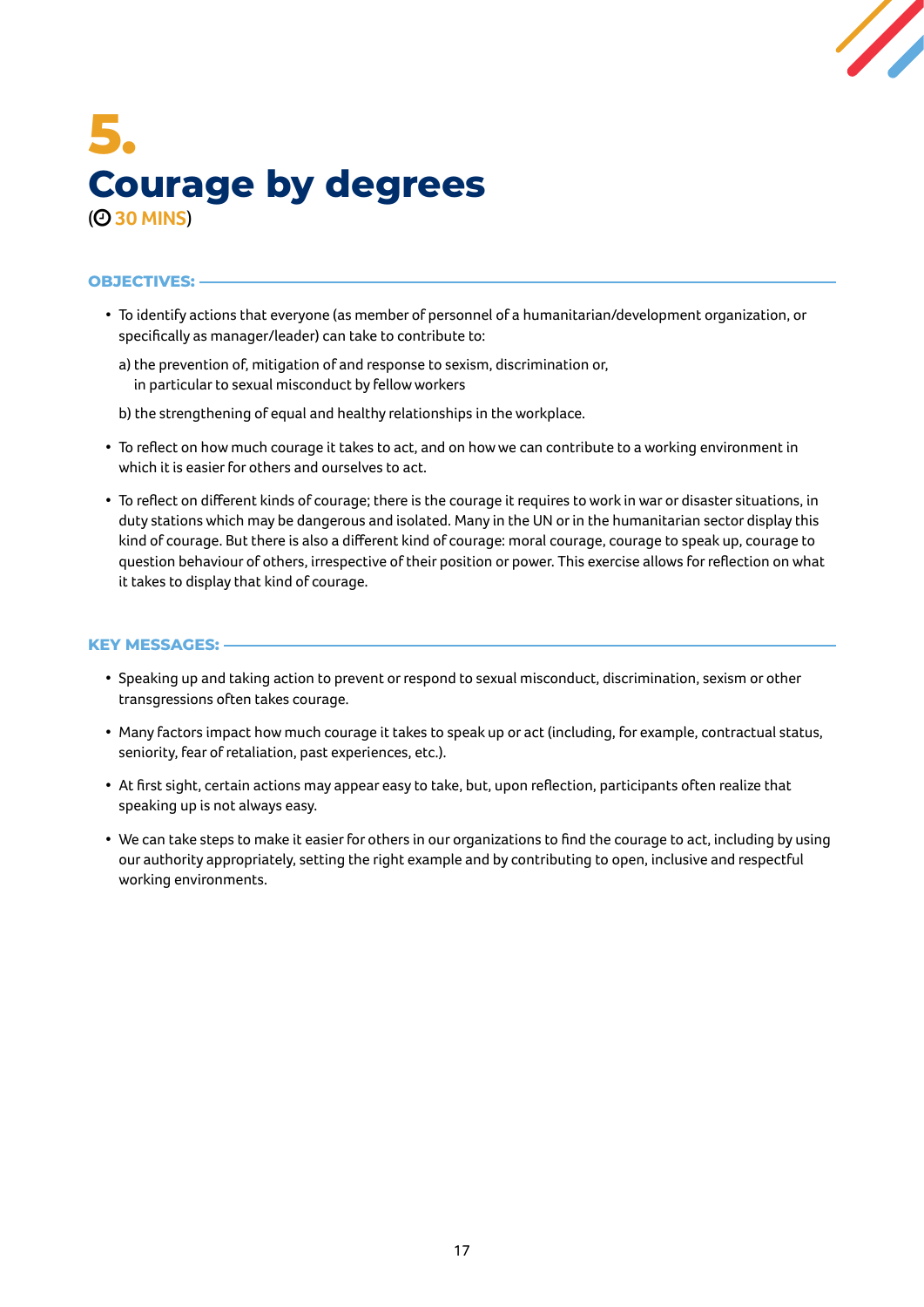#### **METHODOLOGY:**

#### **Facilitation steps:**

#### **Introduction** ( **5 MINS**)

- 1. Explain that there are many actions we can take to contribute to the prevention of, mitigation of and response to sexual misconduct (and to sexism, discrimination, or related inappropriate behaviour or misconduct) and to encouraging equal and healthy relationships in the workplace. Some of these actions will take more courage than others.
- 2. Explain to the participants that they will see a number of action statements on their screen. For each statement, they are asked to reflect on how much courage it would take for them to take action. They can indicate the amount of courage (anonymously) by assigning a value from 1 (no courage) to 5 (lots of courage) to each of the statements, through Mentimeter.
- 3. Facilitators provide a link to Mentimeter and a password (see annex 2 for preparatory steps to include the courage statements in Mentimeter).

#### **Reviewing and responding to courage statements** ( **10 MINS**)

In preparation of the session, facilitators can choose the statements most applicable to their audience, or adapt the statements to make them more relevant. It is recommended to use no more than eight statements, in one or two rounds.

- 4. Participants log onto Mentimeter on their mobile phones (or on their laptops, but this is not recommended as they are participating in the ZOOM/TEAMS session using their laptop).
- 5. Using Mentimeter, participants respond to "courage" statements, ranking each statement on the continuum of "no courage" to "some courage" to "lots of courage".

#### **Revealing aggregate scores and plenary discussion** ( **20 MINS**)

- 6. Facilitators welcome everyone back from Mentimeter and reveal the aggregate scores and the spread of scores. Open the floor for participant responses, encouraging participants to discuss why they rated the statements as they did.
- 7. Facilitators ask questions and encourage debate and dialogue. If doing the exercise in two rounds, open discussion after the first round and then go through the same process with the second round of statements.
- 8. Facilitators should pay close attention to participant reactions, whether online or in-person, and actively encourage dialogue and debate.
- 9. Facilitators close discussion after 8-10 min plenary discussion and conclude with the following questions:
	- a) Which scenarios felt easy to respond to and is this true both at work and in their personal lives?
	- b) Which scenarios were difficult for them and why? What support do they need to take proactive action on the difficult issues?
	- c) Did some of the scenarios initially seem easy to act on, but, upon reflection, were considered more challenging? You may consider asking if anyone has personal experience they may wish to share; what are their reflections on this, how much courage did it take and how did they find the courage to act. What actions did they take?

![](_page_17_Picture_18.jpeg)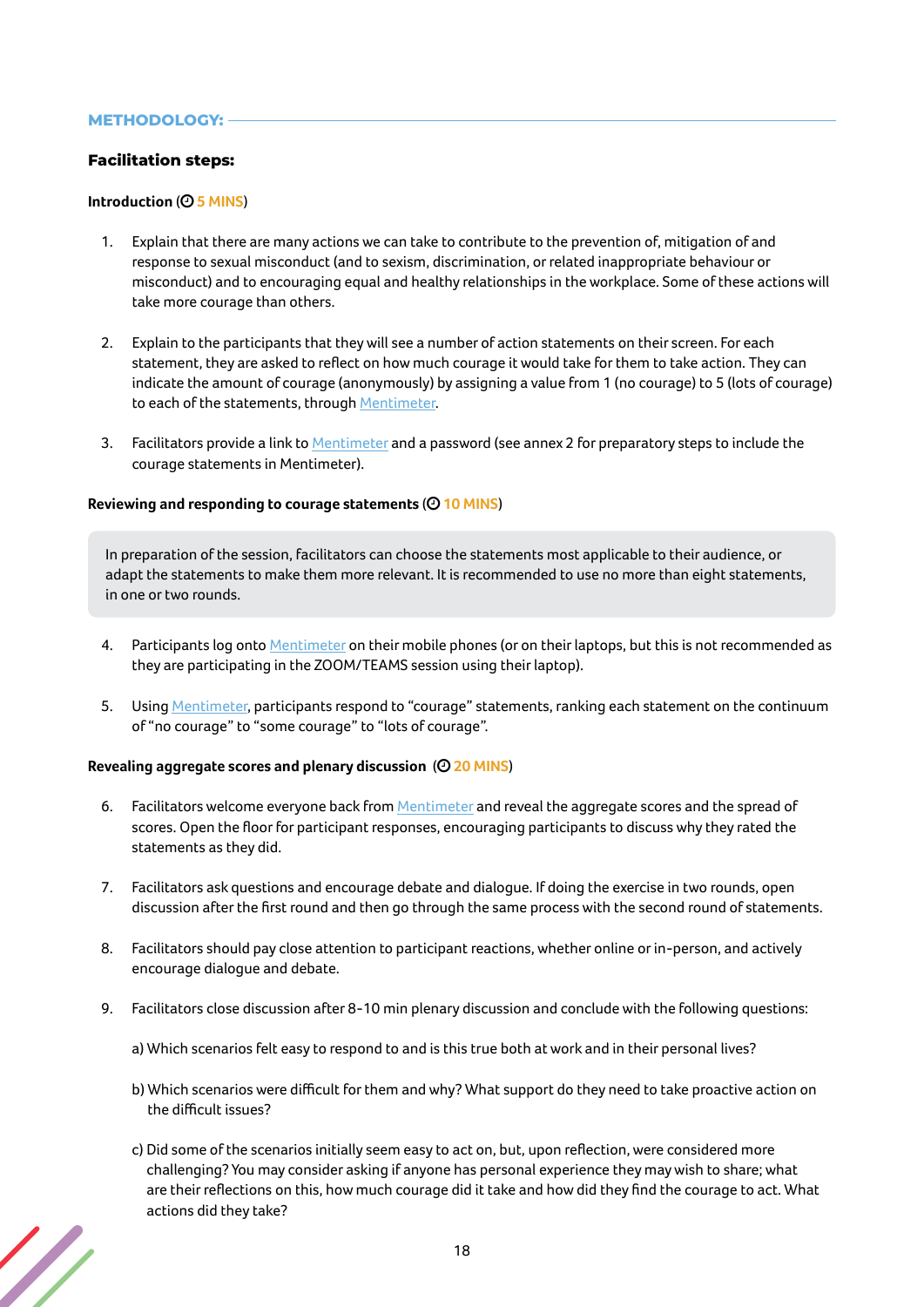![](_page_18_Picture_0.jpeg)

- d) What steps are they challenging themselves to take?
- e) How might individuals at different levels in the organisation, or with different contract types, or with greater vulnerability and less power, respond to these same scenarios?
- f) How might you use your power as a leader to support them, and make it easier for them to act?
- 10. Facilitators ask all participants to write in the chat one action they're going to challenge themselves to take to address SH & SEA in their spheres of influence.
- 11. Facilitators encourage participants to take a look at the commitments in the chat and offer 3-5 participants a chance to briefly share their commitments.
- 12. Facilitators share this list with the senior manager responsible for the opening and closing of the session, so that she/he can incorporate these into closing remarks.

#### **Questions/statements (to choose from/adapt):**

#### **FIRST ROUND QUESTIONS**

- Tell a male colleague that the joke he made is sexist and inappropiate
- Apologise to a colleague with whom I was inappropriately flirtatious
- Tell a peer that I think she/he is racially discriminating against some co-workers and must stop
- Dismiss a senior colleague who is also a friend for sexual harassment even when he has made it clear he will challenge the dismissal in a tribunal
- Support an intern to bring a sexual harassment case against a senior representative of a major donor

#### **SECOND ROUND OF QUESTIONS**

- Let a colleague who works under my direct supervision know that I think she/he is abusing her/his authority
- Establish and actively support a men for gender equality working group
- Suspend a partnership when the organisation demonstrates it does not hold its staff accountable for sexual exploitation and abuse
- In a meeting, point out to male colleagues that men are dominating the conversation and need to give others space to talk
- Refuse to sit on a panel discussion covering a critical part of my organisation's work unless it is gender balanced and diverse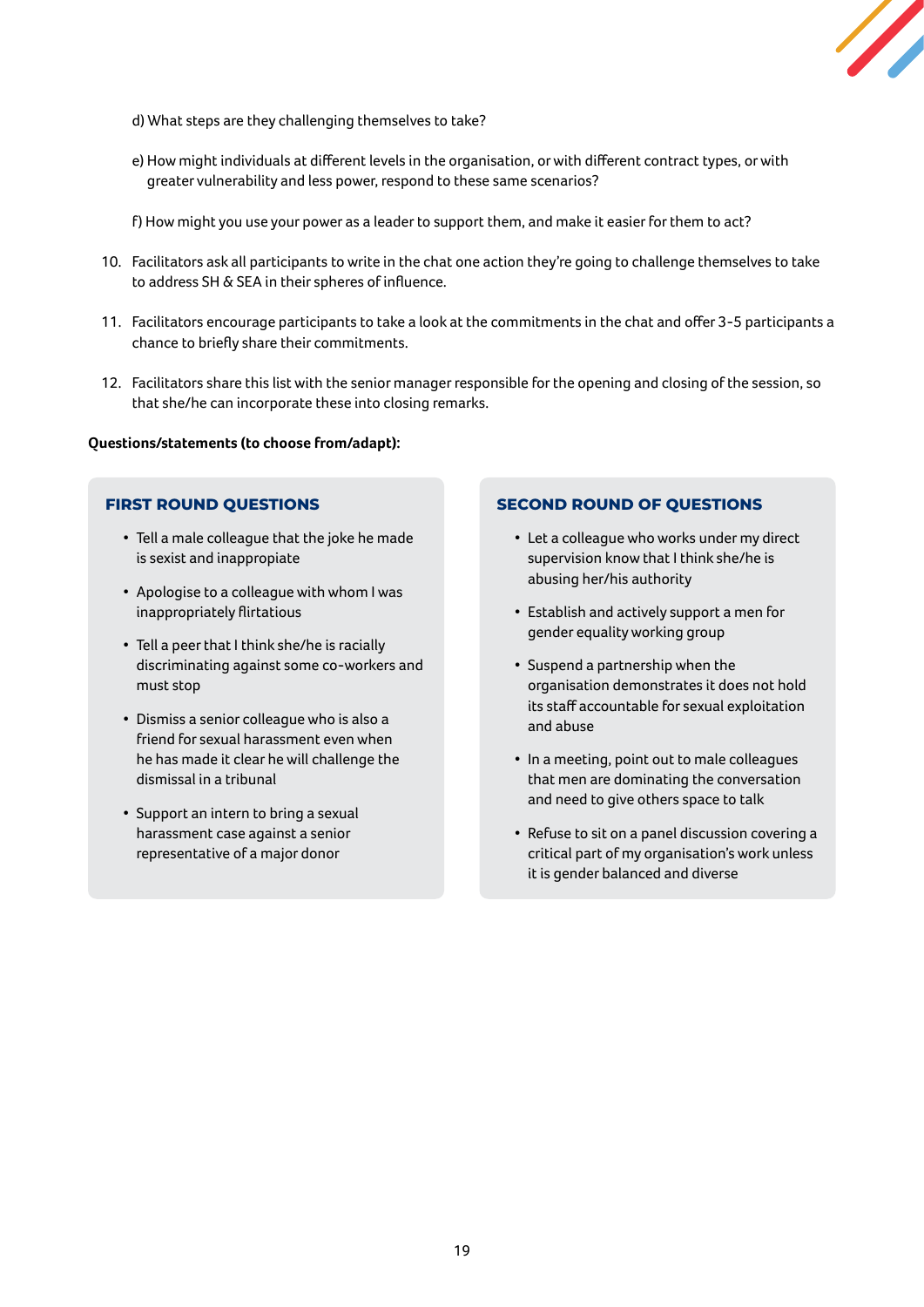<span id="page-19-0"></span>![](_page_19_Picture_0.jpeg)

#### **OBJECTIVES:**

• To wrap up the session, thank the participants for their active participation; encourage participants to continue on the journey they started with their participation in this session.

#### **KEY MESSAGES:**

- This is only the beginning, we have so much more work to do, to ensure our organizations are safe for everyone who works with us and for beneficiaries and others interacting with our organizations.
- Creating an open, inclusive environment in which everyone feels safe and empowered to speak up, starts with knowing ourselves, being aware of our own biases, being open and vulnerable, and setting a good example for those around us.

#### **METHODOLOGY:**

- The senior manager who opened the session (and participated together with the other participants) will say a few words in closing.
- She/he can reflect on the exchanges, drawing out concrete action points and follow-up actions.
- She/he can thank the participants, as appropriate, for their active engagement, their willingness to share and be vulnerable, and for their commitment to do more in this area.
- If appropriate, she/he can commit to specific follow-up actions on behalf of the organization.

# **Next steps Follow-up after the session**

The session is intended to be a starting point for further conversation and action.

The commitments from the "courage by degrees" exercise and commitments from the closing can serve as the connection to follow up actions.

![](_page_19_Picture_14.jpeg)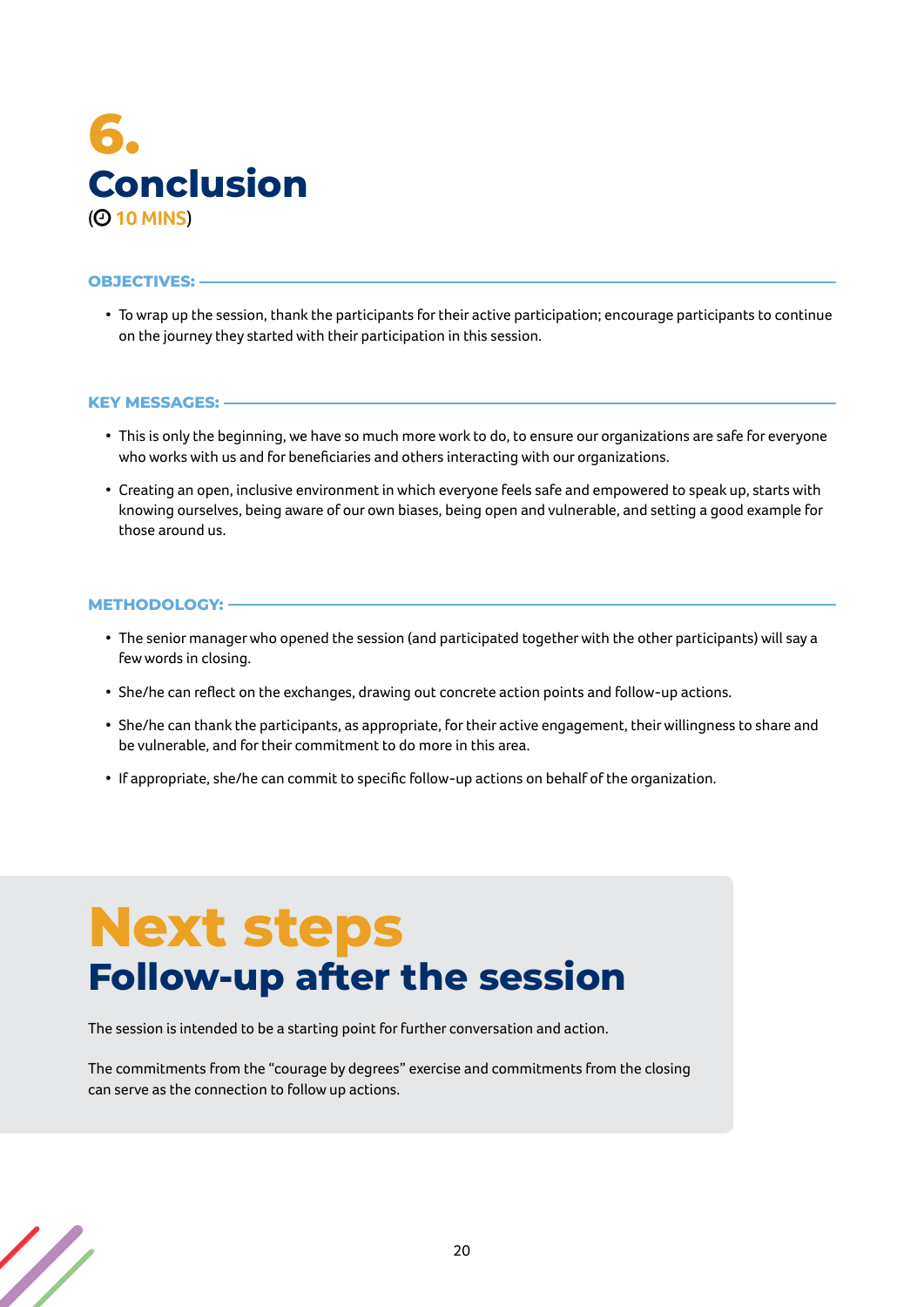![](_page_20_Picture_0.jpeg)

# <span id="page-20-0"></span>**Annex I Technical Instructions for Participants (SAMPLE)**

**Session on values, attitudes and organizational culture in relation to prevention of sexual misconduct (sexual exploitation and abuse and sexual harassment)** 

[date]

#### **TECHNICAL INSTRUCTIONS FOR PARTICIPANTS**

#### **Platform:**

- The event will be organized as a Zoom<sup>2</sup> meeting.
- Please ensure your Zoom app is up-to-date by downloading the latest version from <https://zoom.us/support/download> (this applies even if you have previously installed the app, as it does not update automatically).

#### **Login**

[date, time]:

• Login link: [provide zoom link]

#### **Meeting ID: XXX Passcode: XXX**

• If you would like to test your audio and video connection before the event starts, the event room opens 60 minutes in advance.

#### **Technical setup:**

- **Microphone/headset:** Unless you know that your internal mic and speakers work well in Zoom, we recommend that you instead use a headset with a microphone. Please use a wired rather than a Bluetooth set. Learn about how to connect a USB headset at <https://rb.gy/r3iwa7>
- **Audio settings:** The recommended audio settings for Zoom to ensure that you are coming through clearly are available at<https://phap.org/zoom-settings>
- **Internet connection:** Please ensure your internet connection is working. If possible, use a wired network connection. If using WiFi, try to be close to your router or access point.
- **Camera placement:** Please ensure that there is no bright light behind you (such as a window) as this may shadow your face. Consider lifting your computer (or separate webcam) by, for example, placing it on a stack of books to be more in line with your face.
- **Location:** Please ensure if possible to be in a location with no background noise to allow participants to focus on your remarks instead of distracting sounds.
- **Exercises:** We will run at least one exercise using Mentimeter [\(www.mentimeter.com\)](http://www.mentimeter.com). If possible, have a smartphone at hand so that you can participate in this without having to hide the Zoom meeting on your computer screen.

<sup>&</sup>lt;sup>2</sup> These sample instructions cover the ZOOM platform, but could be adapted for use of TEAMS as the preferred virtual meeting platform.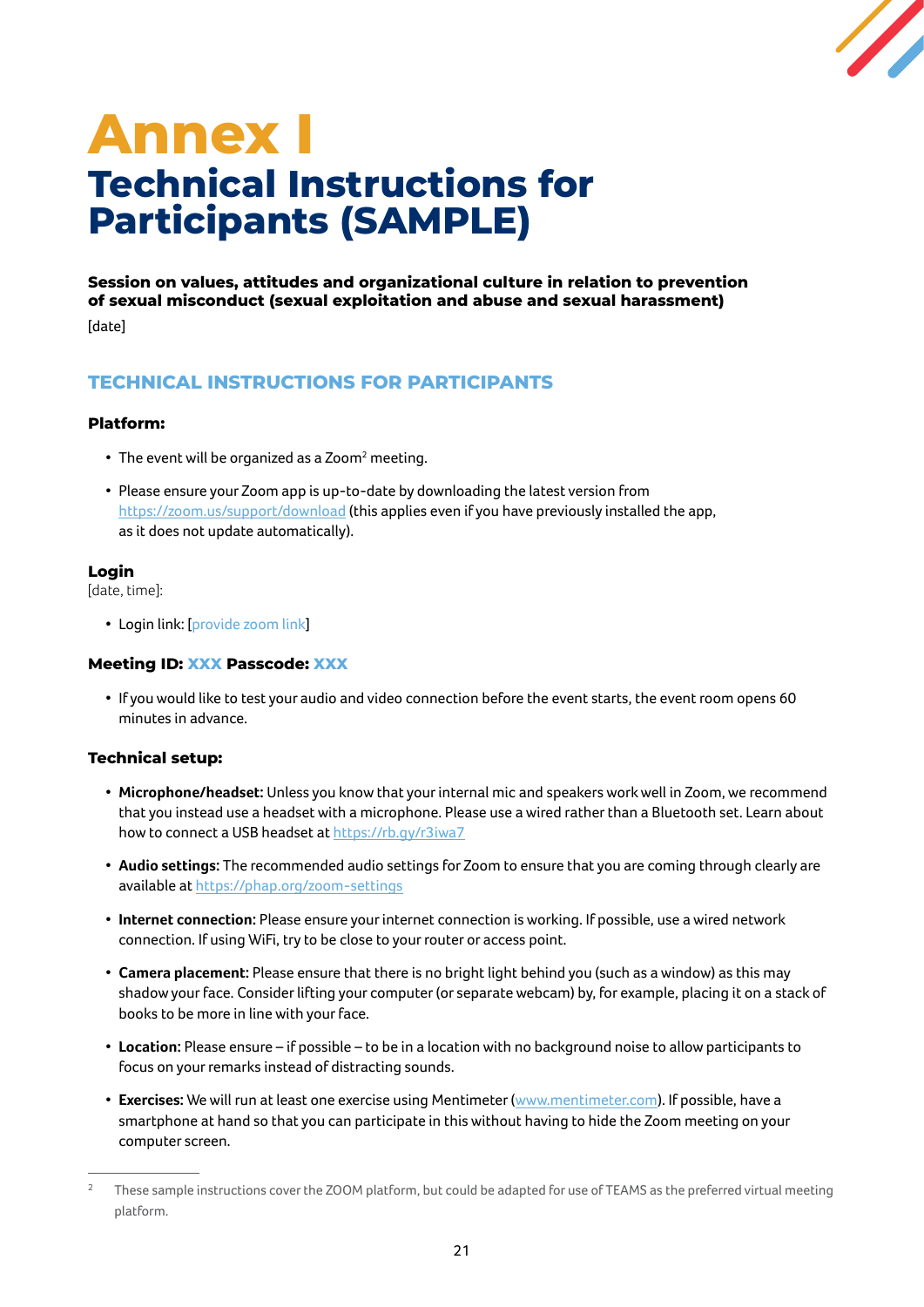## <span id="page-21-0"></span>**Annex II Guidance on use of Mentimeter for facilitators**

For the Courage by Degrees exercise, you will need to use a Likert Scale through Mentimeter. A Likert scale is a type of rating scale that measures how people feel about something by allowing participants to rate statements on a scale by degrees of low to high.

You will need to create a Mentimeter account at <u>Mentimeter.com</u>.<sup>3</sup>

To set up a scale for the exercise, start a **New Presentation** in the **Home** screen.

On the right side, select **Scales** as the type of question for your slide.

In the box titled **Your question**, type **How much courage does it take?**

Fill in the **Statements** section with the statements you want participants to rate the level of courage required to act on.

A **maximum of 8 statements** can be included in each slide. Each statement has a **150-character limit**. You can use multiple slides to break up the statements or to include more than 8 statements.

**Result layout** must be set to **Sliders**.

It is recommended for the purposes of this exercise that **Dimensions** be set at 1-5 range. For the **Custom low label**, type **No courage** in the box and a **Low value** of 1. For the **Custom high label**, type **A lot of courage** in the box and a **High value** of **5**.

**Save** the Mentimeter slide(s) and share with the facilitator or presenter by clicking the **Share** button on the top right corner.

By sharing the presentation, a **voting code, QR code, and direct link** will be created to share with participants before starting the exercise. This will allow them to vote on the statements by computer or mobile phone and illustrate the results on the scale in real time.

If using a voting code (a series of numbers), participants will need to go to Mentimeter.com and enter the voting code in the box marked **'Enter voting code'** at the top of the screen. Otherwise, use the link or QR code generated.

The code will be valid for **2 days**, after which the presentation will need to be shared again to create new access codes.

 $3$  If entities intend to use menti-meter more than once, then they will need to take out a subscription.